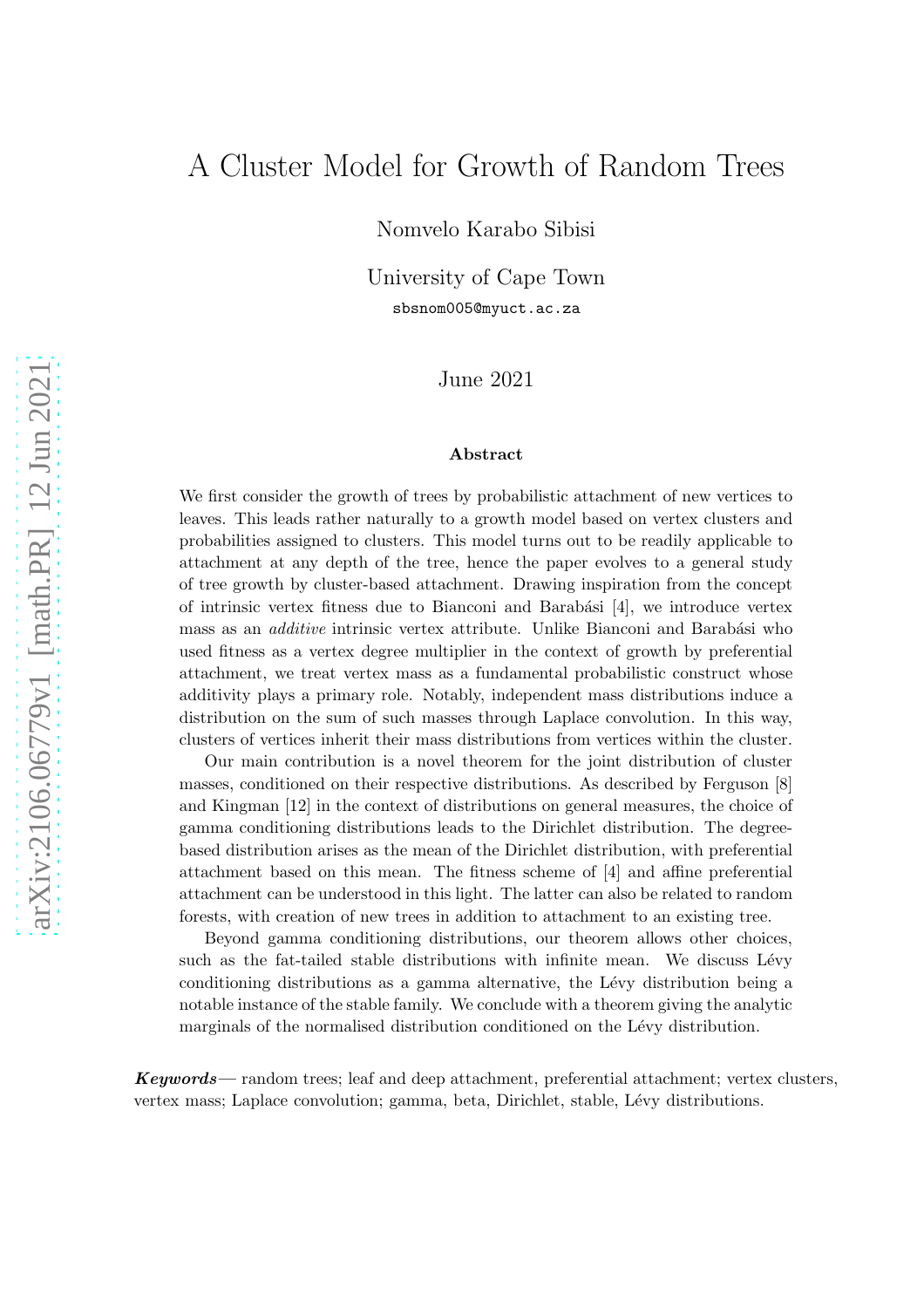# 1 Introduction

In the first instance, we consider a tree that grows by attachment from the root (where a directed edge from one vertex to another represents attachment of the former to the latter). The tree has two vertex types:

(i) a *deep* vertex with one or more incoming attachments

(ii) a *leaf* (or shallow vertex) with no incoming attachments (the root is also taken to be a leaf at the start).

We consider growth by attachment of a new vertex to a leaf and not to a deep vertex. Figure [1](#page-1-0) is an illustrative sequence of 'snapshots' of a tree as it grows by leaf attachment (time increases to the right in each snapshot). The rules for growth by leaf attachment are as follows:

Rule 1: Only new vertices may issue attachments, existing vertices are 'inactive'.

- Rule 2: For a tree, a new vertex issues exactly one attachment
- Rule 3: *Leaf attachment*: a new vertex may only attach to a leaf.
- Rule 4: A leaf can receive multiple attachments from different new vertices created in the same time step. Thereafter, the leaf becomes deep and may not receive further attachments at later times.
- <span id="page-1-0"></span>Rule 5: New vertices select attachment targets from a probability distribution over leaves.



Figure 1: Tree grows sequentially from 1 to 6 through leaf attachment.

There are two logically distinct steps at play. The first step is the creation of  $n_i \geq 0$  new vertices in the  $i<sup>th</sup>$  time interval. We may take such vertex creation to follow a Poisson process, *i.e.* at each time step  $i$ , the number  $n_i$  is drawn from a Poisson distribution with a given rate. The second step is the attachment of newly created vertices to leaves of the existing tree. It is the latter step that is of primary interest – choosing a leaf probability distribution from which new vertices select their attachment targets.

If we ignore the history of the tree altogether, then there is no reason to prefer one leaf over another. Hence the leaf distribution to be used for attachment may be taken to be uniform. However, we do wish to strike a probabilistic distinction amongst leaves based on how well-connected they are to the history of the tree. Broadly speaking, we want to encourage branching of the tree or, equivalently, clustering of vertices and discourage isolated chains of vertices. A local view of clustering is to consider attachments that leaves make to their immediate predecessors. The more leaves cluster by attaching to a common predecessor, the more they are to be favoured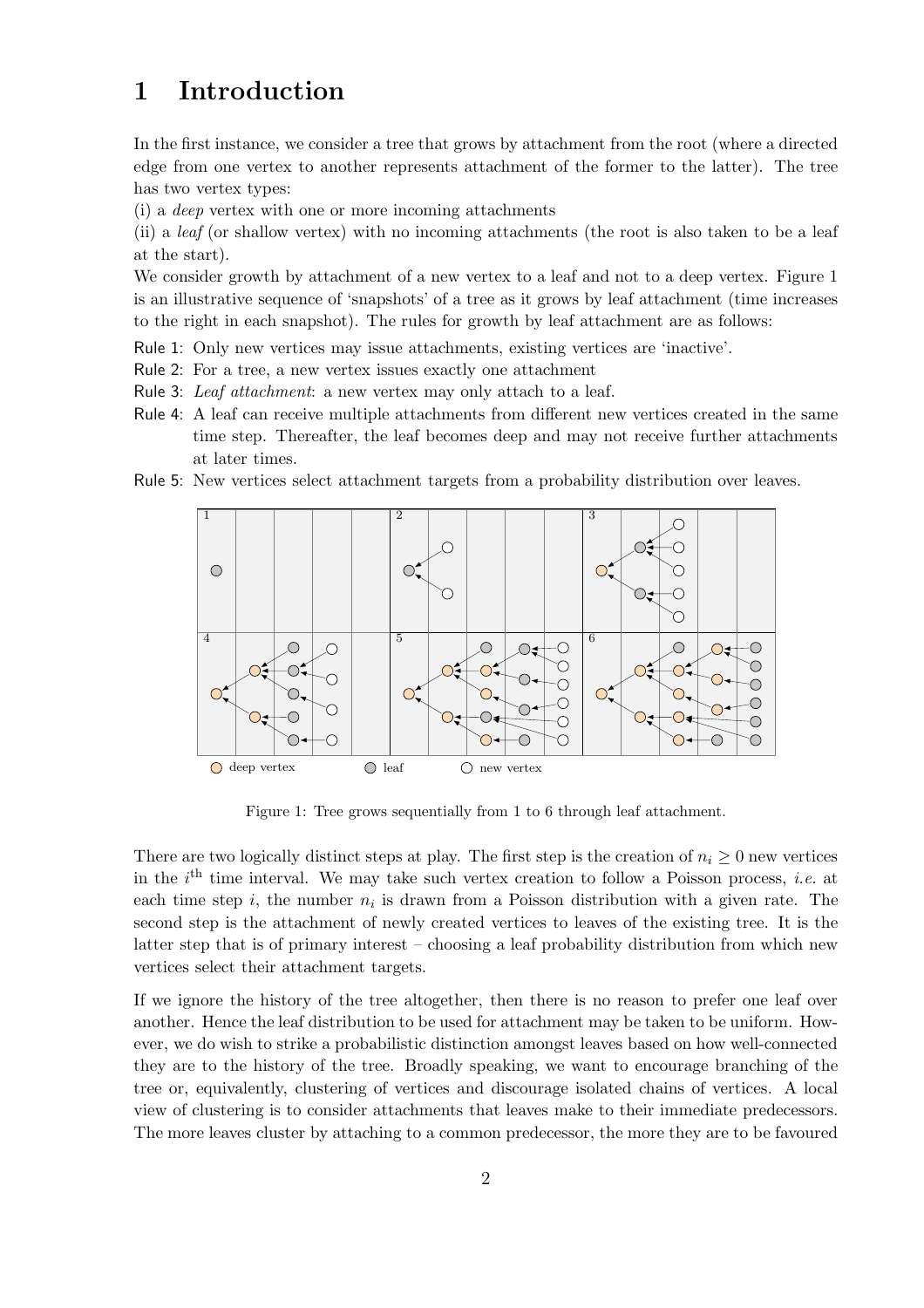for attachment. Hence a cluster, *i.e.* a set of vertices that directly attach to a common vertex, is the object of primary interest. It thus makes sense to consider a probability distribution over such clusters of leaves rather than treating the leaves as isolated objects. Once a cluster is selected, a leaf within the cluster may then be selected on the basis that leaves within a cluster are equivalent, *i.e.* the leaf distribution is uniform within a cluster.

<span id="page-2-0"></span>

Figure 2: Ringed vertices are clusters of leaves attaching to a common deep vertex.

We may now reinterpret the example of Figure [1](#page-1-0) in terms of clusters and attachments amongst them, as illustrated in Figure [2.](#page-2-0) There are clusters of deep vertices, clusters of leaves and hybrid clusters containing both.

An immediate observation at this point is that the cluster interpretation need not be restricted to leaf attachment. It is also applicable to growth by unrestricted attachment to an existing vertex at any depth of the tree. We shall refer to the latter as free attachment. In either case, for a given vertex v, let a cluster  $\mathcal{C}_v$  be the set of of vertices that attach to v (v itself belongs to a cluster that attaches to some earlier vertex, except for the root). If v is a leaf then  $\mathcal{C}_v$  is the empty set. Let  $|\mathcal{C}_v|$  be a quantitative property of  $\mathcal{C}_v$ . How we define  $|\mathcal{C}_v|$  is what is at the core of this paper, more so than whether we are dealing with leaf or free attachment. An obvious choice of  $|\mathcal{C}_v|$  is the number of vertices in  $\mathcal{C}_v$ , or the in-degree of v. We shall elaborate below on the more nuanced choice of  $|\mathcal{C}_v|$  taken here. The fundamental difference between leaf and free attachment lies in how we use  $\mathcal{C}_v$ .

#### Leaf Attachment

- A cluster  $\mathcal{C}_v$  is static, containing a fixed number of vertices in a single time interval that attach to v.
- For any deep vertex v for which  $\mathcal{C}_v$  contains one or more leaves, a new vertex first selects  $\mathcal{C}_v$ and then selects a leaf within  $C_v$  to attach to. A cluster with no leaves is at full capacity and is thus not available for selection.
- The probabilistic selection of  $\mathcal{C}_v$  is based on its  $|\mathcal{C}_v|$  relative to other clusters containing at least one leaf.

#### Free Attachment

• A cluster  $\mathcal{C}_v$  is dynamic with no simple topology  $-\mathcal{C}_v$  evolves as new vertices attach to v.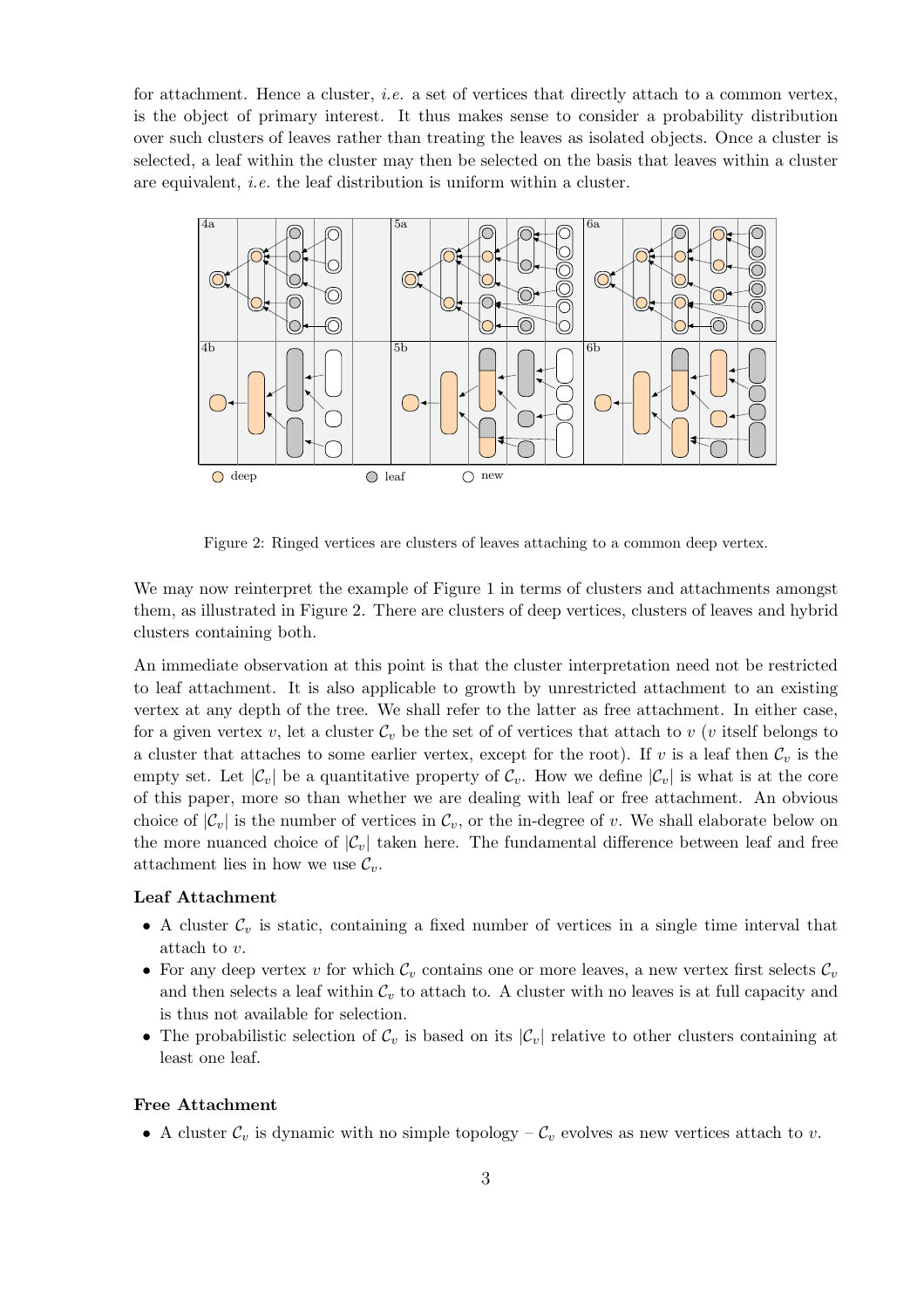- A new vertex directly selects an existing vertex  $v$  at any depth to attach to. Hence an existing vertex can receive an unlimited number of attachments.
- The probabilistic selection of v is based on its  $|\mathcal{C}_v|$  relative to all existing vertices. If  $|\mathcal{C}_v|$  is the in-degree of v then leaves would be excluded since they would have  $|\mathcal{C}_v| = 0$ . A simple remedy is to introduce a global offset  $\beta > 0$  so that  $|\mathcal{C}_v| \to |\mathcal{C}_v| + \beta$ .

The conceptual benefit of the leaf attachment problem is that it has prompted us to think in terms of clusters and attributes we might assign to clusters that are more general than vertex in-degree. Such thinking does not arise naturally in the free attachment case where clusters are topologically awkward. We have thus chosen to retain the thought process flowing from leaf attachment even though the probabilistic formulation of the paper is ultimately not restricted to leaf attachment.

Attachment based on vertex in-degree is known as preferential attachment. It is widely used in network science (Barabási [\[1\]](#page-15-2), van der Hofstad [\[11](#page-16-1)], Newman [\[14](#page-16-2)], Coscia [\[7\]](#page-15-3)). Price [\[15\]](#page-16-3) referred to such attachment as cumulative advantage in his graphical model of citation networks (a generalisation of a tree to a directed graph where a new vertex may make multiple attachments to existing vertices). Preferential attachment is often referred to as a "rich get richer" scheme that rewards vertices that are already rich in attachments.

To construct a cluster distribution, we look beyond mere vertex count to consider an intrinsic vertex attribute that we refer to as vertex mass, which is positive and additive. Hence the mass of a cluster is a sum of the masses of the vertices in the cluster. The probabilistic model may thus be summarised as follows. We take vertex mass to be governed by an assigned probability distribution. We shall take the vertices to be independent. The mass of a cluster is thus the sum of the masses of the vertices in the cluster, whose distribution is induced by the distributions of the masses of the vertices on the cluster. Specifically, the distribution of a sum of independently distributed variables is a convolution of the distributions of the individual variables. This is a crucial consistency property that underpins our mass-based model – the mass distribution of a cluster is a convolution of the mass distributions of its constituent vertices.

This may beg the question of whether we can simply invent intrinsic attributes at will. We take the view that the justification for any model lies in its ability to generate specified behaviour, or reproduce observed behaviour if it is intended to be a model of the external world. It suffices that the model exhibit internal mathematical consistency which, in our case, is the probabilistic convolution structure imposed by additivity. For variables on the real line  $(-\infty,\infty)$ , such convolution is the familiar Fourier convolution. Restriction to the nonnegative half-line  $[0,\infty)$ gives Laplace convolution, which will be the workhorse of our model.

We do not claim originality for the notion of intrinsic vertex attributes. Intrinsic vertex mass is inspired by the concept of intrinsic vertex fitness due to Bianconi and Barabási  $[4]$ . The focus of [\[4](#page-15-0)] was growth of a graph by the degree-based scheme of preferential attachment. Hence the fitness distribution was used solely to generate a single sample per vertex that is in turn used as a degree multiplier to tune the degree distribution. Beyond the inspiration, we adopt a different modelling route from [\[4\]](#page-15-0) based on vertex mass. In fact, it will emerge that a degree multiplier can arise in a rather different context for our probabilistic model.

The primary objective of preferential attachment is to explore asymptotic behaviour – whether or not the limiting degree distribution obeys scale-free (power law) behaviour (Barabási and Albert [\[2\]](#page-15-4)). With fitness included, it is possible to generate "winner takes all" degree clustering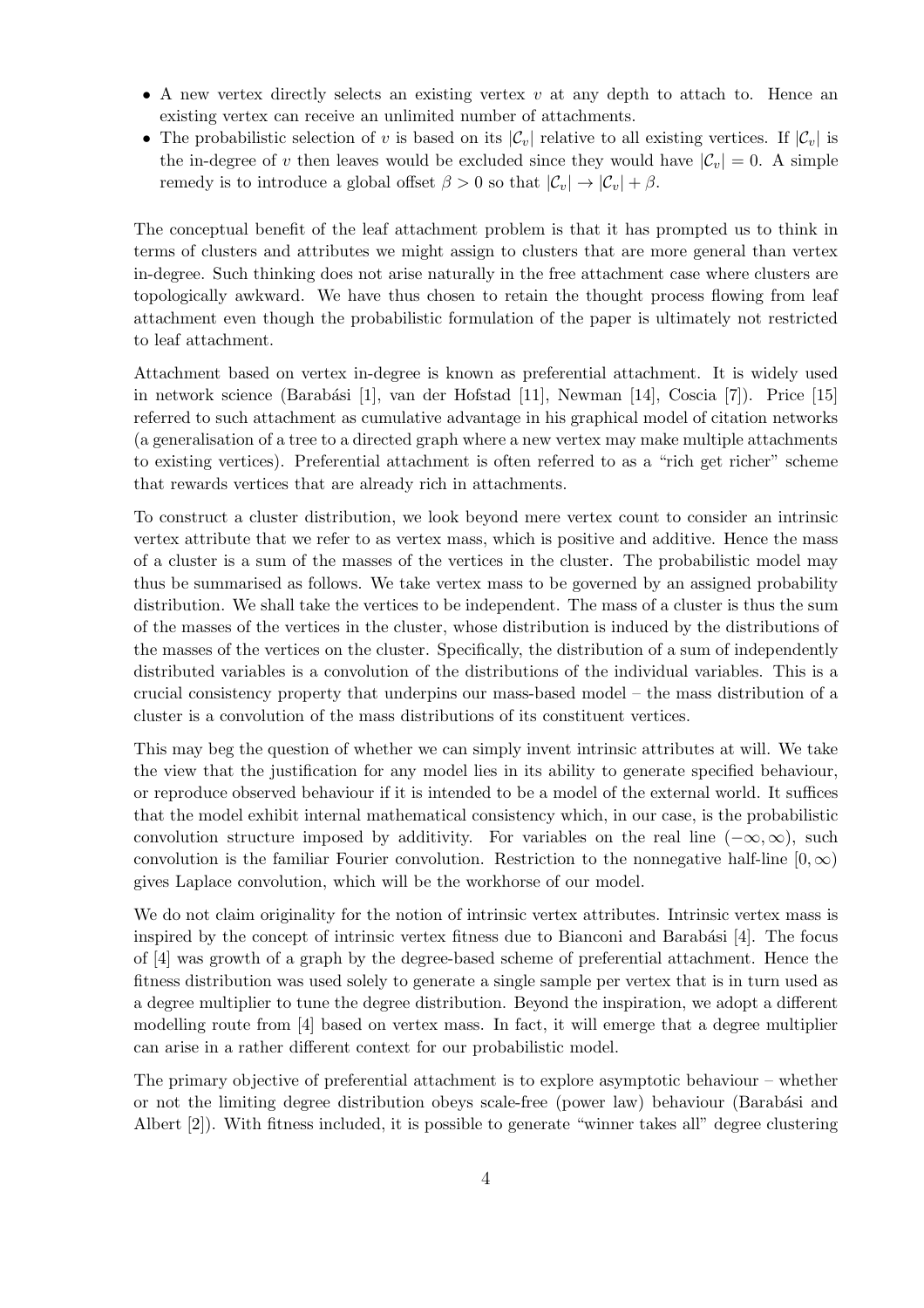reminiscent of Bose-Einstein condensation in physics (Bianconi and Barabási [\[3](#page-15-5)]). In pursuit of scale-free behaviour by an alternative route to preferential attachment, Caldarelli *et al.* [\[5\]](#page-15-6) explored the fitness distribution in its own right instead of the degree distribution.

Point processes involve similar probabilistic constructs to those considered here. The conceptual difference is that while our clusters may visually resemble spatial cells, such clusters only come into being as a result of vertex attachment, they do not pre-exist like some partition of a spatial domain may do even before any random points are strewn across it. Nonetheless, graphs can usefully be modelled as point processes. In an approach inspired by the adjacency matrix, Caron and Fox [\[6](#page-15-7)] model a graph as a point process on  $\mathbb{R}^2_+$  whose points are pairs of connected vertices. Each vertex has an associated positive sociability parameter which, in turn, is a point of a Poisson point process or a jump of a completely random measure. The intrinsic sociability of a vertex rather than its degree is the fundamental probabilistic attribute. The approach has much in common with other work on random measures (*e.g.* Ferguson [\[8](#page-15-1), [9\]](#page-15-8), Sibisi and Skilling [\[16](#page-16-4)]).

Main Result: At the outset, we had the rather focussed objective of constructing a growth model for the leaf attachment problem. As our thinking evolved, it became clearer that we needed first to consider a problem of much broader scope.

Accordingly, our primary contribution is significantly more far-reaching than the paper's initial brief. It takes the form of Theorem [3,](#page-7-0) which gives the joint distribution of cluster masses, conditioned on their respective independent distributions. A sample from this distribution is itself a distribution that, in the original application context, we may use for attachment in our tree growth application.

To our awareness, Theorem [3](#page-7-0) is novel, at least to the extent that it accommodates any set of conditioning distributions. The idea of such generality is contained in Kingman [\[12](#page-16-0)], despite the difference in approach. Choosing gamma conditioning distributions leads to the Dirichlet distribution, initially described by Ferguson [\[8](#page-15-1)]. He addressed the more general problem of a Dirichlet process, which may be described as a set of consistent Dirichlet distributions over different partitions of an interval or spatial domain.

We shall see that the mean of the Dirichlet distribution is the degree distribution. Hence we may interpret preferential attachment as probabilistic selection scheme based on the Dirichlet mean. However, a representative sample from the Dirichlet distribution can be very different from the mean, depending on the parameters of the conditioning gamma distributions.

Furthermore, the generality of Theorem [3](#page-7-0) allows the choice of any conditioning distributions. An example is the family of fat-tailed stable distributions with infinite mean, such as the Lévy distribution. We conclude with a theorem giving the analytic form of the marginals of the normalised distribution conditioned on the Lévy distribution. This distribution is a novel alternative to the Dirichlet distribution induced by gamma conditioning distributions. We defer more detailed study to a separate paper.

Toward a more detailed discussion of the model, we start with some well-known preliminaries.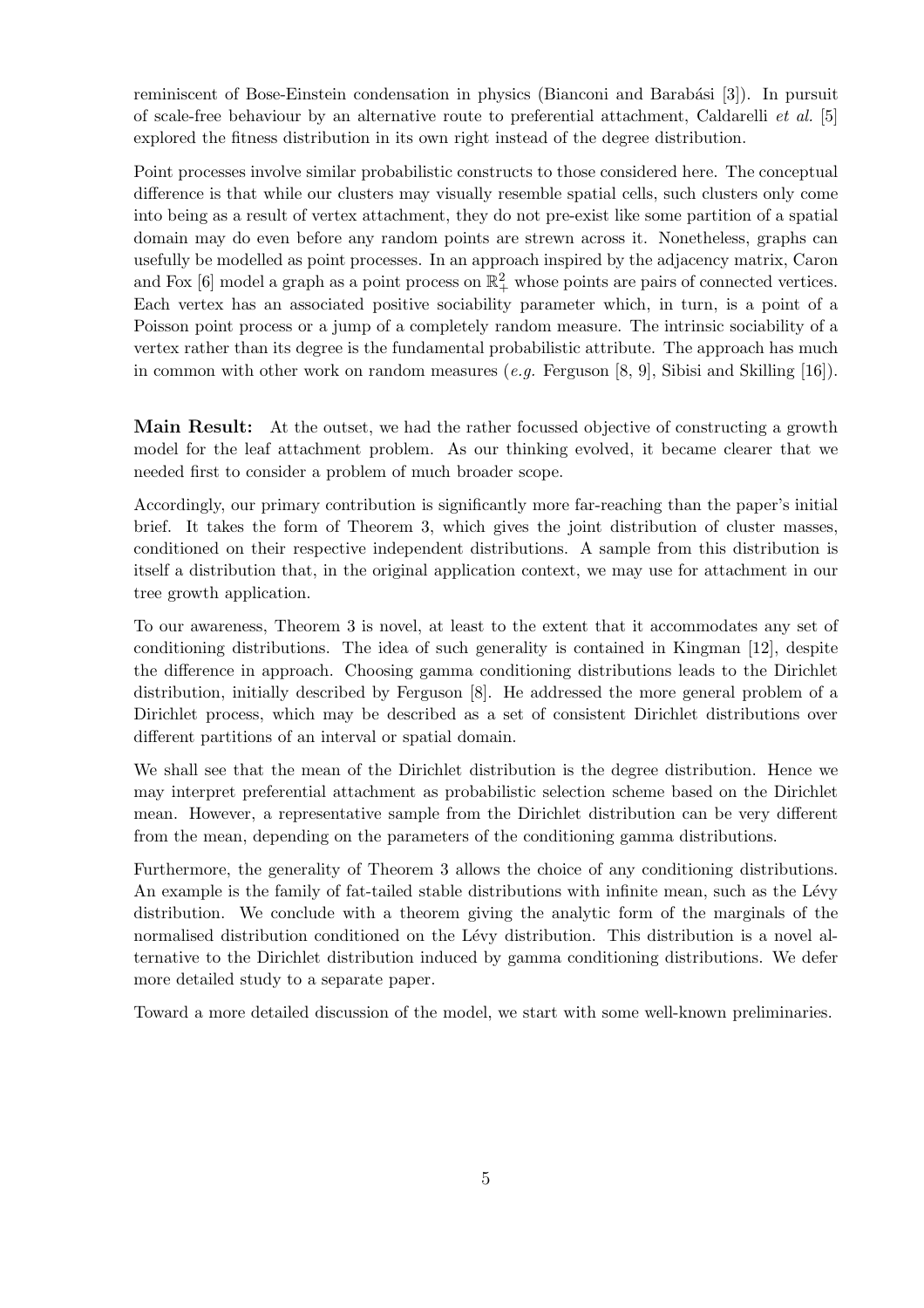# 2 Preliminaries

We restrict attention to distributions defined on the nonnegative half-line  $[0, \infty)$  and take every distribution to be normalised and to have a density.

Notation 1. A probability distribution  $F(x)$  and its density  $f(x) \geq 0$  with respect to dx are *related as follows*

$$
F(x) = \int_0^x dF(u) = \int_0^x f(u)du
$$
\n(1)

*with normalisation*  $F(\infty) = 1$ .

**Definition 1.** The Laplace transform of a probability distribution  $F(x)$  is

$$
\mathcal{L}{F}(s) \equiv \widetilde{F}(s) = \int_0^\infty e^{-sx} dF(x) \qquad s \ge 0 \tag{2}
$$

*If*  $F(x)$  *has a density*  $f(x)$ *,*  $\widetilde{F}(s)$  *may be written as*  $\widetilde{f}(s)$ 

$$
\mathcal{L}{f}(s) \equiv \tilde{f}(s) = \int_0^\infty e^{-sx} f(x) dx \tag{3}
$$

A unit jump at  $x_0$  in F corresponds to an atom at  $x_0$  in  $f(x)$  represented by the Dirac delta  $\delta(x-x_0).$ 

**Definition 2.** *The Laplace convolution*  $f_1 \star f_2$  *of two functions is defined by* 

$$
(f_1 * f_2)(x) = \int_0^x f_1(u) f_2(x - u) du = \int_0^x f_1(x - u) f_2(u) du \tag{4}
$$

Convolution is associative:  $f_1 \star f_2 \star f_3 = f_1 \star (f_2 \star f_3) = (f_1 \star f_2) \star f_3$ , *etc*. Hence the definition readily generalises to an arbitrary number of functions. Following Feller, we use the notation  $f^{n*}$  for the *n*-fold self-convolution of f.

Theorem [1](#page-5-0) is standard and so is the proof.

**Theorem 1.** *The Laplace transform of a convolution of functions on*  $[0, \infty)$  *is the product of the Laplace transforms of the individual functions*

$$
\mathcal{L}\lbrace f_1 \star \cdots \star f_n \rbrace (s) = \tilde{f}_1(s) \times \cdots \times \tilde{f}_n(s) \tag{5}
$$

<span id="page-5-1"></span><span id="page-5-0"></span>
$$
\mathcal{L}\lbrace f^{n\star}\rbrace(s) = \left(\tilde{f}(s)\right)^n\tag{6}
$$

*Proof of Theorem [1.](#page-5-0)* Consider the Laplace transform of the convolution of 2 functions

$$
\mathcal{L}\{f_1 \star f_2\}(s) = \int_0^\infty e^{-sx} \left[ \int_0^x f_1(u) f_2(x - u) du \right] dx
$$
  
\n
$$
= \int_0^\infty f_1(u) \left[ \int_u^\infty e^{-sx} f_2(x - u) dx \right] du
$$
  
\n
$$
= \int_0^\infty f_1(u) \left[ \int_0^\infty e^{-s(u+y)} f_2(y) dy \right] du
$$
  
\n
$$
= \int_0^\infty e^{-su} f_1(u) du \int_0^\infty e^{-sy} f_2(y) dy
$$
  
\n
$$
= \tilde{f}_1(s) \tilde{f}_2(s)
$$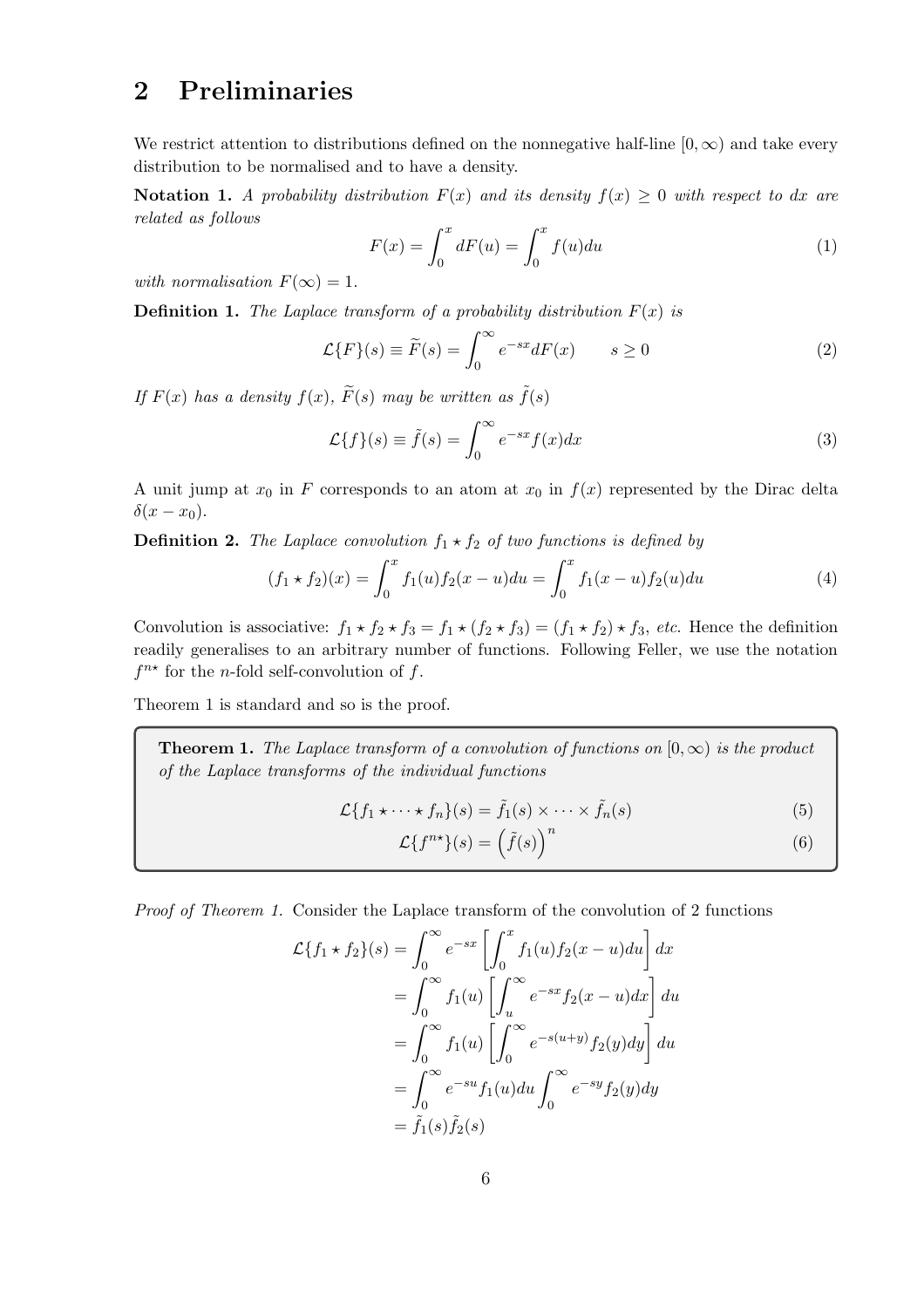Theorem [2](#page-6-0) is standard.

**Theorem 2.** Let  $\{x_1, \ldots, x_n\} \in [0, \infty)$  be independently distributed with distributions  ${F_1, \ldots, F_n}$  *and associated densities*  ${f_1, \ldots, f_n}$  *respectively. The distribution of the sum*  $z = x_1 + \cdots + x_n$  *is the Laplace convolution of the n individual distributions, i.e. the density of* z *is*  $Pr(z|F_1,\ldots,F_n) \equiv Pr(z|f_1,\ldots,f_n) = (f_1 \star \cdots \star f_n)(z)$ .

<span id="page-6-0"></span>**Note.** To limit notational clutter, we shall often write  $Pr(z|f_1, \ldots, f_n)$  merely as  $Pr(z)$ , where the conditioning information can be inferred from the context.

*Proof of Theorem [2.](#page-6-0)* Consider first  $n = 2$ .  $Pr(x_1, x_2) = Pr(x_1) Pr(x_2) = f_1(x_1) f_2(x_2)$  since  $x_1, x_2$  are independent. Also,  $z = x_1 + x_2$  so that  $Pr(z|x_1, x_2) = \delta(z - x_1 - x_2)$ . Then, starting from the joint density  $Pr(z, x_1, x_2)$ , we may marginalise to obtain  $Pr(z) \equiv Pr(z|f_1, f_2)$ :

$$
Pr(z, x_1, x_2) = Pr(z|x_1, x_2) Pr(x_1, x_2) = \delta(z - (x_1 + x_2)) f_1(x_1) f_2(x_2)
$$
\n(7)

$$
\implies \Pr(z, x_1) = \int_0^\infty \Pr(z, x_1, x_2) dx_2 = f_1(x_1) \int_0^\infty \delta(x_2 - (z - x_1)) f_2(x_2) dx_2
$$
  
= f(x\_1) f\_1(x\_2 - x\_1) (8)

$$
= f_1(x_1) f_2(z - x_1)
$$
 (8)

$$
\implies \Pr(z) \qquad \qquad = \int_0^\infty \Pr(z, x_1) dx_1 \qquad \qquad = \int_0^z f_1(x_1) f_2(z - x_1) dx_1 \qquad \qquad (9)
$$

$$
= (f_1 \star f_2)(z) \tag{10}
$$

By associativity,  $z = (x_1 + x_2) + x_3 \implies \Pr(z) = ((f_1 \star f_2) \star f_3)(z) = (f_1 \star f_2 \star f_3)(z)$ . The general result follows:  $z = x_1 + x_2 + \cdots + x_n \implies \Pr(z|f_1, \ldots, f_n) = (f_1 \star \cdots \star f_n)(z)$ . general result follows:  $z = x_1 + x_2 + \cdots + x_n \implies \Pr(z|f_1, \ldots, f_n) = (f_1 \star \cdots \star f_n)(z).$ 

## <span id="page-6-1"></span>3 Main Theorem

As in Theorem [2,](#page-6-0) let  $\{x_1, \ldots, x_n\} \in [0, \infty)$  be independently distributed with distributions  ${F_1, \ldots, F_n}$  (densities  ${f_1, \ldots, f_n}$ ) respectively and let  $z = x_1 + \cdots + x_n$ . Define normalised variables  $\{p_i : x_i = z p_i, i = 1, ..., n\}$  so that  $\{p_1, ..., p_n\} \in [0, 1]$  with  $p_1 + \cdots + p_n = 1$ . Then  $(p_1, \ldots, p_n)$  may be looked upon as a probability distribution  $P(n)$  of an n-valued discrete variable:  $\{P(i|n) = p_i : i = 1, \ldots, n\}$ . Hence a probability distribution of  $(p_1, \ldots, p_n)$  may be regarded as a probability distribution of a probability distribution of a discrete variable.

To our awareness, Theorem [3](#page-7-0) is novel, at least as stated in general form with any  $\{f_1, \ldots, f_n\}$ .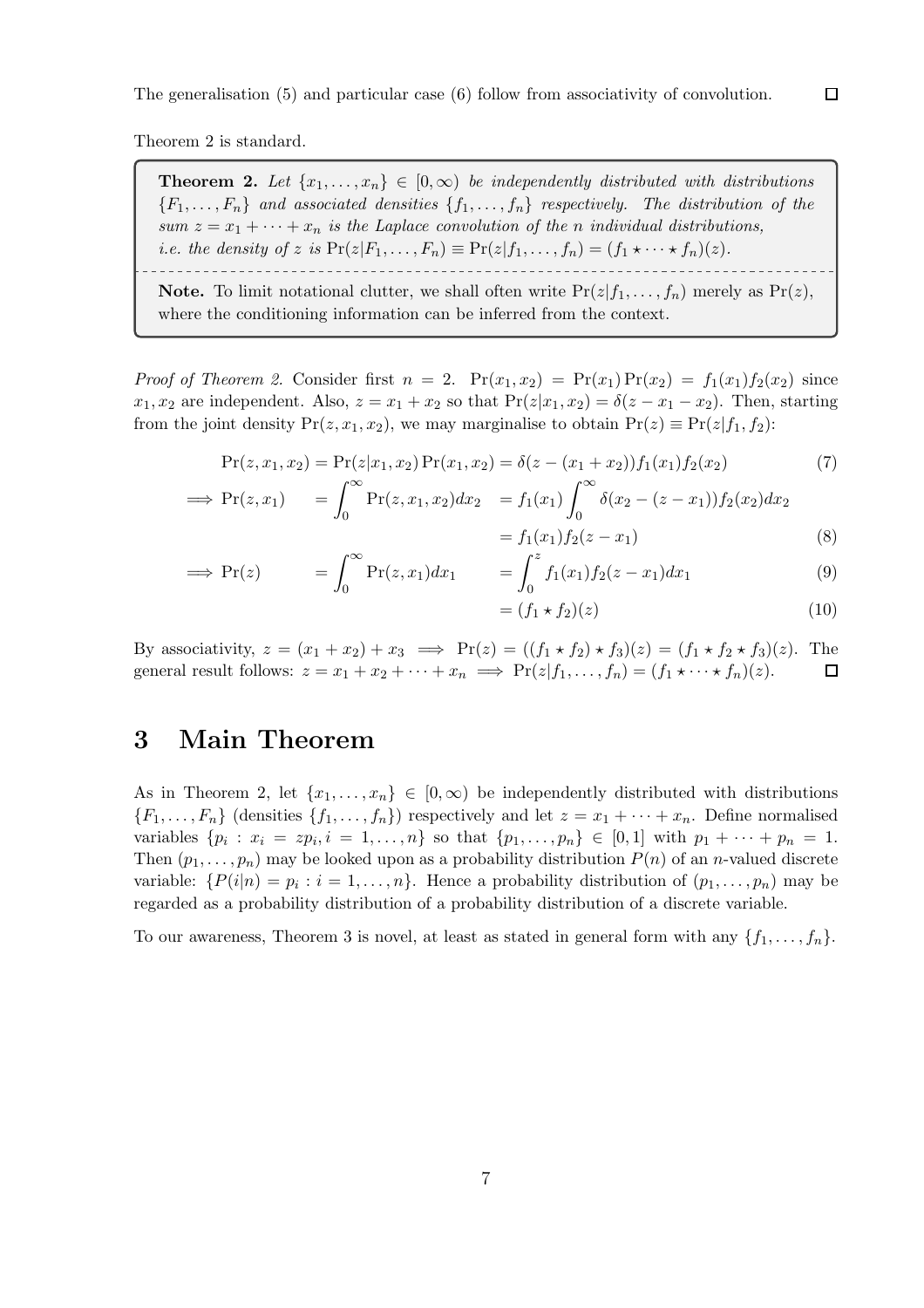<span id="page-7-0"></span>Theorem 3. *The multivariate probability distribution of the probability distribution*  $P(n) = (p_1, \ldots, p_n)$ *, conditioned on*  $\{f_1, \ldots, f_n\}$ *, has density:* 

$$
\Pr(p_1, \ldots, p_{n-1} | f_1, \ldots, f_n) = \int_0^\infty z^{n-1} \prod_{i=1}^n f_i(z p_i) \, dz = \int_0^\infty \frac{dz}{z} \prod_{i=1}^n z f_i(z p_i)
$$

*where*  $p_n = 1 - (p_1 + \cdots + p_{n-1}).$ 

<span id="page-7-1"></span>**Corollary 3.1.** Let  $f_{(i)}$  be the convolution of  $(f_1, \ldots, f_n)$  with  $f_i$  omitted. The  $n-1$ *marginal distributions have densities*

$$
\Pr(p_i|f_1,\ldots,f_n) \equiv \int_0^1 \Pr(p_1,\ldots,p_{n-1}|f_1,\ldots,f_n) dp_1 \ldots dp_{i-1} dp_{i+1} \ldots dp_{n-1}
$$

$$
= \int_0^\infty z f_i(zp_i) f_{(i)}(z(1-p_i)) dz \qquad i = 1 \ldots n-1
$$

*Proof of Theorem [3.](#page-7-0)* With implicit conditioning on  $\{f_1, \ldots, f_n\}$ , we have  $Pr(z|x_1, \ldots, x_n)$  $\delta(z-\sum_{i=1}^n x_i)$  and  $\Pr(x_1,\ldots,x_n)=\prod_{i=1}^n f_i(x_i)$ , so that

$$
\Pr(z, x_1, \dots, x_n) = \Pr(z|x_1, \dots, x_n) \Pr(x_1, \dots, x_n)
$$
\n
$$
= \delta(z - (x_1 + \dots + x_n)) \prod_{i=1}^n f_i(x_i)
$$
\n
$$
\implies \Pr(z, x_1, \dots, x_{n-1}) \equiv \int_0^\infty \Pr(z, x_1, \dots, x_n) dx_n
$$
\n
$$
= \int_0^\infty \delta(z - (x_1 + \dots + x_n)) \prod_{i=1}^n f_i(x_i) dx_n
$$
\n
$$
= \prod_{i=1}^n f_i(x_i) \qquad x_n = z - (x_1 + \dots + x_{n-1}) \tag{11}
$$

With  $\{zp_i = x_i\}$ ,  $Pr(z, x_1, \ldots, x_{n-1})dx_1 \ldots dx_{n-1} = Pr(z, zp_1, \ldots, zp_{n-1})z^{n-1}dp_1 \ldots dp_{n-1}$  $\implies \Pr(z, p_1, \ldots, p_{n-1}) = z^{n-1} \Pr(z, z p_1, \ldots, z p_{n-1}) = z^{n-1} \prod_{i=1}^{n}$  $\frac{i=1}{i}$  $f_i(zp_i) = \frac{1}{z}$  $\prod^n$  $\frac{i=1}{i}$  $zf_i(zp_i)$  $\implies \Pr(p_1, \ldots, p_{n-1}) = \int_0^\infty$ dz z  $\prod^n$  $i=1$  $z f_i(z p_i)$   $p_n = 1 - (p_1 + \cdots + p_{n-1})$  (12)

where  $Pr(p_1, ..., p_{n-1}) \equiv Pr(p_1, ..., p_{n-1}|f_1, ..., f_n)$ .

*Proof of Corollary [3.1.](#page-7-1)*  $f_{(i)}$  is the convolution of  $(f_1, \ldots, f_n)$  with  $f_i$  omitted. By Theorem [2:](#page-6-0)

$$
x_{(i)} = \sum_{j \neq i}^{n} x_j \implies \Pr(x_{(i)}) = f_{(i)}(x_{(i)}) \tag{13}
$$

<span id="page-7-2"></span> $\Box$ 

Also,  $z = x_i + x_{(i)}$  so that  $Pr(z|x_i, x_{(i)}) = \delta(z - (x_i + x_{(i)})$ . Hence, similar to the  $n = 2$  case of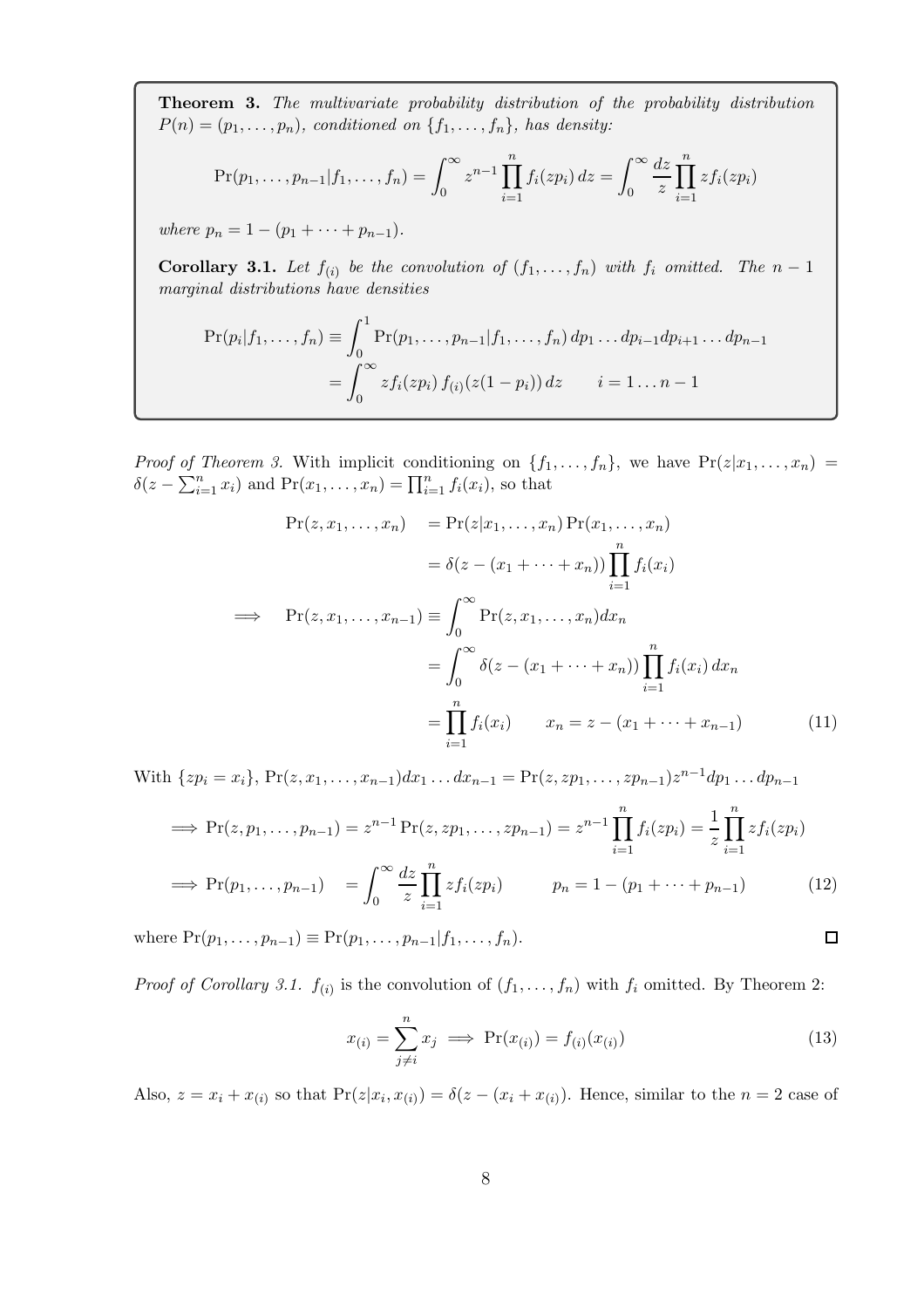Theorem [2:](#page-6-0)

$$
Pr(z, x_i, x_{(i)}) = Pr(z|x_i, x_{(i)}) Pr(x_i, x_{(i)})
$$
  
=  $\delta(z - (x_i + x_{(i)}) Pr(x_i) Pr(x_{(i)})$  (14)

$$
\implies \Pr(z, x_i) = f_i(x_i) \int_0^\infty \delta(x_{(i)} - (z - x_i)) f_{(i)}(x_{(i)}) dx_{(i)}
$$

$$
= f_i(x_i) f_{(i)}(z - x_i) \qquad i = 1 ... n - 1 \tag{15}
$$

$$
\implies \Pr(z, p_i) = z f_i(z p_i) f_{(i)}(z(1 - p_i)) \qquad z p_i = x_i \tag{16}
$$

$$
\implies \Pr(p_i) \qquad \qquad = \int_0^\infty z f_i(z p_i) f_{(i)}(z(1-p_i)) \, dz \tag{17}
$$

where  $Pr(p_i) \equiv Pr(p_i|f_1,\ldots,f_n)$ .

Theorem [3](#page-7-0) is valid for any set of conditioning distributions  $\{F_1, \ldots, F_n\}$  with respective densities  ${f_1, \ldots, f_n}$ . It places no additional restriction on the distributions, such as the existence of means. Indeed, in Theorem [4](#page-14-0) below, we will consider conditioning distributions with infinite means. We have implicitly assumed finite n. Whether [\(12\)](#page-7-2) and [\(17\)](#page-8-0) exist for  $n \to \infty$  will depend on  $\{f_1, \ldots, f_n\}.$ 

Corollary [3.1](#page-7-1) enables evaluation of marginals without the need first to evaluate the joint distribution and then marginalise explicitly.

Adopting the convention of representing a distribution by its conditioning information, let  $\mathscr{P}(F_1,\ldots,F_n)$  or  $\mathscr{P}(f_1,\ldots,f_n)$  denote the distribution with density [\(12\)](#page-7-2) of Theorem [3.](#page-7-0) By the foregoing discussion, to draw a sample from  $\mathscr{P}(F_1, \ldots, F_n)$ :

- Draw *n* independent samples  $\{\hat{x}_i \sim F_i : i = 1 \dots n\}$  from the *n* distributions  $\{F_i\}$
- Form  $\hat{z} = \hat{x}_1 + \cdots + \hat{x}_n$  and  $\{\hat{p}_i = \hat{x}_i/\hat{z} : i = 1 \dots n\}$
- Then  $\hat{P}(n) = (\hat{p}_1, \ldots, \hat{p}_n)$  is a sample point from  $\mathscr{P}(F_1, \ldots, F_n)$ .  $\hat{P}(n)$  is a normalised distribution on an *n*-valued discrete variable that may then be used as appropriate (such as selecting the  $i<sup>th</sup>$  cluster given n clusters).

The key observation here is that we do not actually need  $\mathscr{P}(F_1,\ldots,F_n)$  (or its marginals) to generate a sample from it. It suffices to generate independent samples from the conditioning distributions  $\{F_1, \ldots, F_n\}$  and normalise. The benefit of Theorem [3](#page-7-0) is that it shows how formally to obtain the density of  $\mathscr{P}(F_1, \ldots, F_n)$  (and its marginals). If this can be done in closed form, then it facilitates an analytical study of the properties of  $\mathscr{P}(F_1, \ldots, F_n)$ . It also enables visual representation of  $\mathscr{P}(F_1,\ldots,F_n)$ , at least for small n, while the n marginals can be visualised individually in one-dimension for any  $n$ . In the absence of a closed form, the exercise becomes computational rather than analytical – we have to rely on many samples from  $\mathscr{P}(F_1, \ldots, F_n)$  to approximate its properties, but without a theoretical handle on how many samples are needed for a "good" approximation.

It is logical then, at least in the first instance, to search for a set of conditioning distributions  $\{F_1, \ldots, F_n\}$  for which Theorem [3](#page-7-0) gives a closed form of the density of  $\mathscr{P}(F_1, \ldots, F_n)$ . To that end, we turn to the set of gamma conditioning distributions, for which it will emerge that Theorem [3](#page-7-0) leads to the Dirichlet distribution, as introduced by Ferguson [\[8](#page-15-1)] in his seminal work on the Dirichlet process.

<span id="page-8-0"></span> $\Box$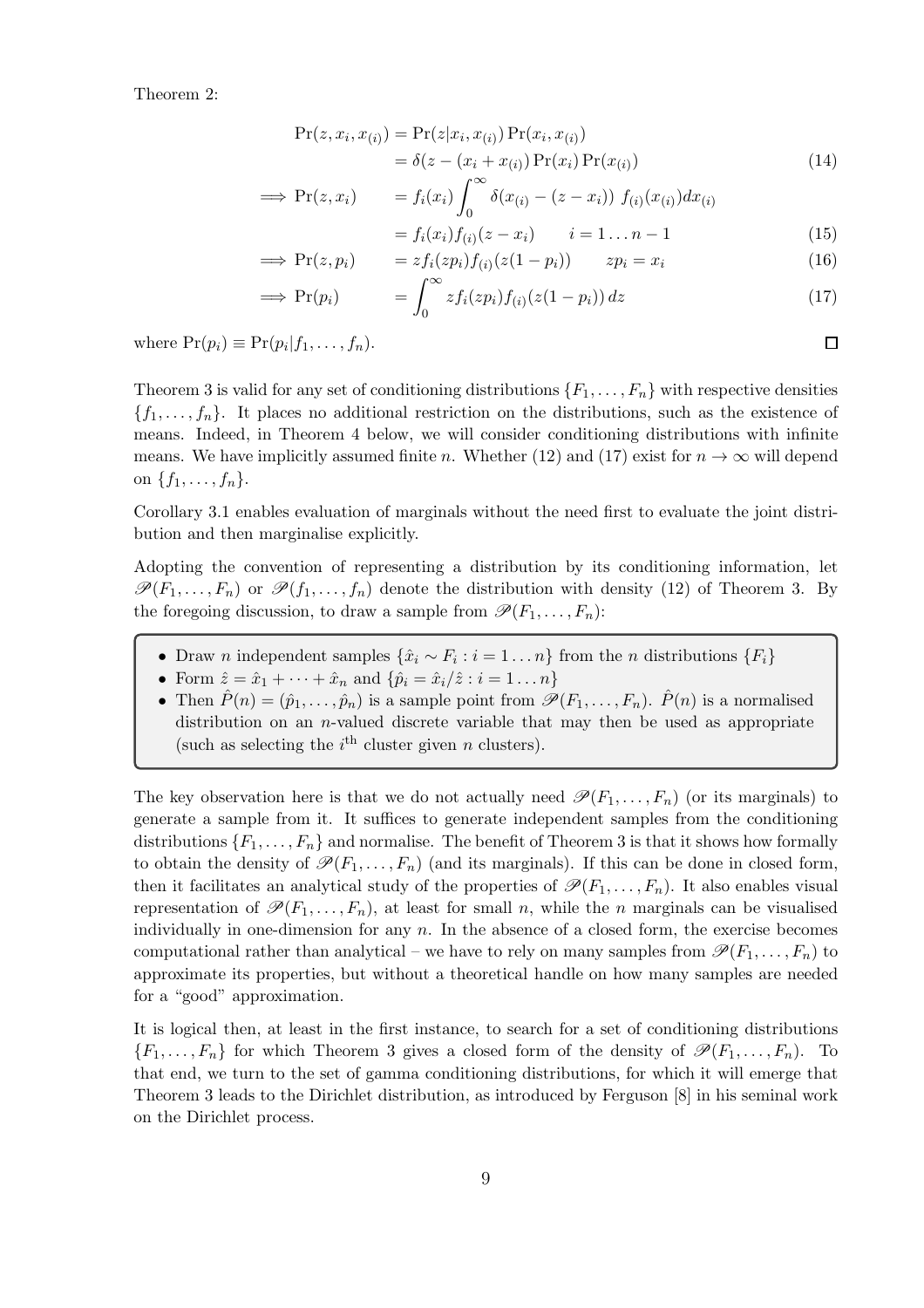## 4 Gamma Conditioning Distributions

The gamma distribution  $\mathscr{G}(\alpha,\lambda)$  has density

$$
\Pr(x|\alpha,\lambda) \equiv \gamma_{\alpha,\lambda}(x) = \frac{\lambda^{\alpha}}{\Gamma(\alpha)} x^{\alpha-1} e^{-\lambda x}
$$
\n(18)

where  $\Gamma(\alpha)$  is the gamma function  $\int_0^\infty x^{\alpha-1}e^{-x}dx$  ( $\Gamma(n+1) = n!$  for integer n),  $\alpha > 0$  is the shape parameter and  $\lambda > 0$  is the decay rate. The shape parameter plays a fundamental role:

- 1.  $\alpha = 1$ : the density  $\gamma_{1,\lambda} = \lambda e^{-\lambda x}$ , a simple exponential.
- 2.  $\alpha > 1$ :  $\gamma_{\alpha,\lambda}(0) = 0$  and  $\gamma_{\alpha,\lambda}(x)$  peaks and decays to infinity rather like a skewed Gaussian.
- 3.  $\alpha < 1$ :  $\gamma_{\alpha,\lambda}(x)$  has "1/x" behaviour, concentrating its mass toward  $x = 0$ .

For integer shape parameter,  $\mathscr{G}(n, \lambda)$  is also known as the Erlang distribution, named after Erlang who discovered it in his pioneering study of telephone networks.

The Laplace transform of [\(18\)](#page-9-0) is

<span id="page-9-1"></span><span id="page-9-0"></span>
$$
\widetilde{\gamma}_{\alpha,\lambda}(s) = \left(\frac{\lambda}{\lambda+s}\right)^{\alpha} \tag{19}
$$

with mean 
$$
-\tilde{\gamma}'_{\alpha,\lambda}(0) = \frac{\alpha}{\lambda}
$$
 (20)

It is evident from [\(19\)](#page-9-1) that  $\widetilde{\gamma}_{\alpha_1,\lambda}(s) \times \widetilde{\gamma}_{\alpha_2,\lambda}(s) = \widetilde{\gamma}_{\alpha_1+\alpha_2,\lambda}(s)$ . Hence the gamma distribution satisfies the following closure property:

Property 2.1 (Gamma closure). *For a given decay rate, the gamma distribution is closed under convolution with the shapes combining additively:*  $\mathscr{G}(\alpha_1, \lambda) \star \mathscr{G}(\alpha_2, \lambda) = \mathscr{G}(\alpha_1 + \alpha_2, \lambda)$ .

### 4.1 Beta Distribution

Turning to Theorem [3,](#page-7-0) let  $f_1(x_1) = \gamma_{\alpha_1,\lambda}(x_1)$  and  $f_2(x_2) = \gamma_{\alpha_2,\lambda}(x_2)$ . Then, for  $z = x_1 + x_2$ ,  $Pr(z|f_1, f_2) = (\gamma_{\alpha_1,\lambda} * \gamma_{\alpha_2,\lambda})(z) = \gamma_{\alpha_1+\alpha_2,\lambda}(z)$ . Hence [\(12\)](#page-7-2) gives

$$
\Pr(p|f_1, f_2) = \int_0^\infty z \,\gamma_{\alpha_1,\lambda}(zp) \,\gamma_{\alpha_2,\lambda}(z(1-p)) \,dz \tag{21}
$$
\n
$$
= \int_0^\infty \left[ z \frac{\lambda^{\alpha_1}}{\Gamma(\alpha_1)} (zp)^{\alpha_1 - 1} e^{-\lambda z p} \right] \left[ z \frac{\lambda^{\alpha_2}}{\Gamma(\alpha_2)} (z(1-p))^{\alpha_2 - 1} e^{-\lambda z(1-p)} \right] \frac{dz}{z}
$$
\n
$$
= \left[ \lambda^{\alpha_1 + \alpha_2} \int_0^\infty z^{\alpha_1 + \alpha_2 - 1} e^{-\lambda z} dz \right] \frac{p^{\alpha_1 - 1} (1-p)^{\alpha_2 - 1}}{\Gamma(\alpha_1) \Gamma(\alpha_2)}
$$
\n
$$
= \frac{\Gamma(\alpha_1 + \alpha_2)}{\Gamma(\alpha_1) \Gamma(\alpha_2)} p^{\alpha_1 - 1} (1-p)^{\alpha_2 - 1} \qquad p \in [0, 1] \tag{22}
$$

The common decay  $\lambda$  has cancelled out of  $Pr(p|f_1, f_2)$ . Hence, in the notation introduced above, we may write the corresponding distribution  $\mathscr{P}(f_1, f_2)$  simply as  $\mathscr{P}(\alpha_1, \alpha_2)$ , where  $\alpha_1, \alpha_2$  are understood to be shape parameters of 2 gamma distributions with any common decay  $\lambda > 0$ . Correspondingly, we may write  $Pr(p|f_1, f_2)$  as  $Pr(p|\alpha_1, \alpha_2)$ , the density of what is known as the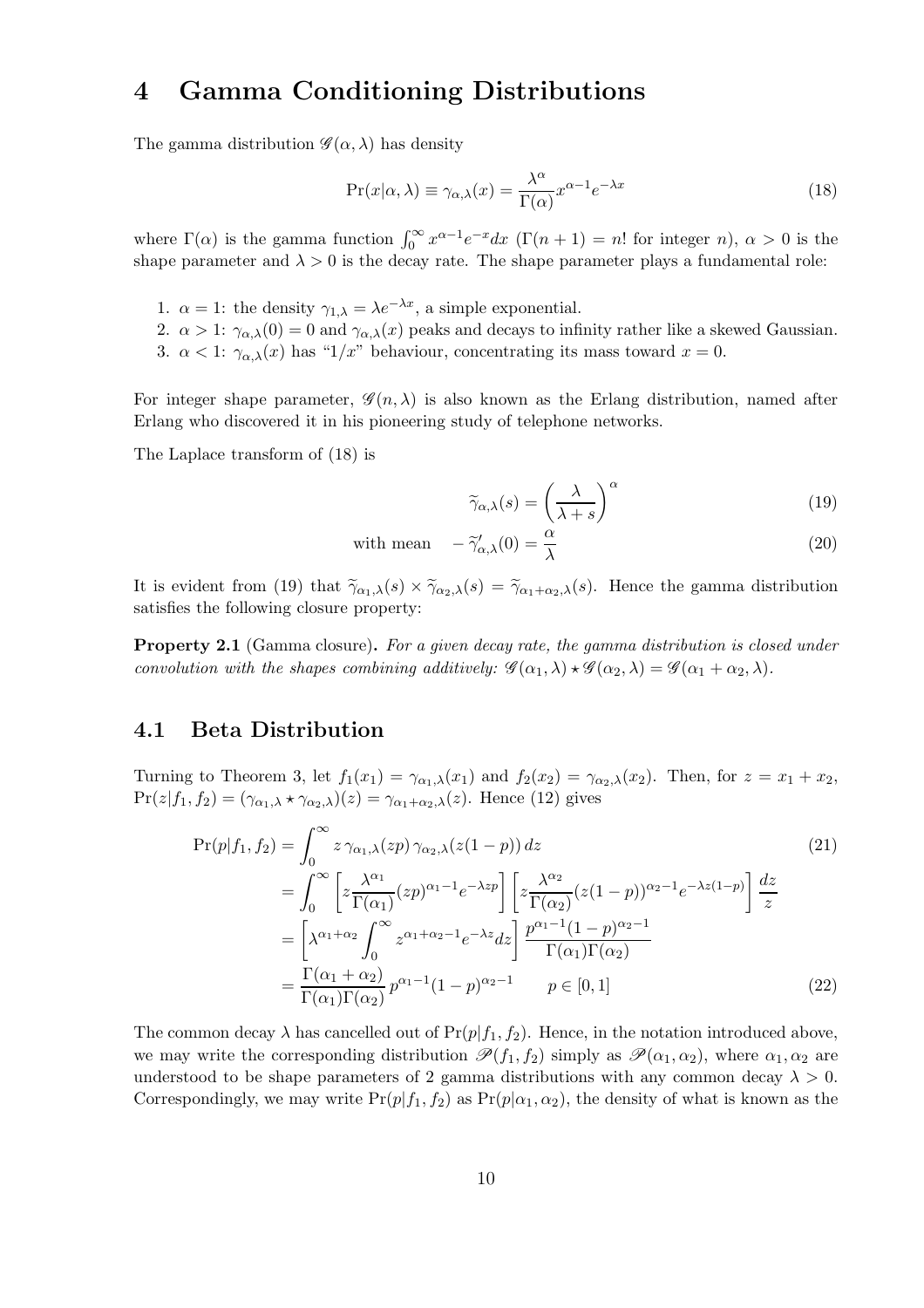beta distribution  $\mathscr{B}(\alpha_1, \alpha_2)$ . Using the recursion  $\Gamma(\alpha + 1) = \alpha \Gamma(\alpha)$ , the mean of  $\mathscr{B}(\alpha_1, \alpha_2)$  is

$$
\mu \equiv \mathbb{E}[p] = \int_0^1 p \Pr(p|\alpha_1, \alpha_2) dp = \frac{\alpha_1}{\alpha_1 + \alpha_2} \int_0^1 \Pr(p|\alpha_1 + 1, \alpha_2) dp
$$

$$
= \frac{\alpha_1}{\alpha_1 + \alpha_2} \tag{23}
$$

## 4.2 Dirichlet Distribution

Generalising beyond  $\mathscr{B}(\alpha_1, \alpha_2)$ , consider gamma densities  $\{f_i(x_i) = \gamma_{\alpha_i,\lambda}(x_i) : i = 1,\ldots,n\}$ and  $z = x_1 + \cdots + x_n$ . Letting  $\alpha = \alpha_1 + \cdots + \alpha_n$ ,  $Pr(z|f_1, \ldots, f_n) = (\gamma_{\alpha,\lambda})(z)$ . Hence, with  $p_n = 1 - (p_1 + \ldots + p_{n-1}),$  [\(12\)](#page-7-2) gives

$$
\Pr(p_1, \dots, p_{n-1} | \alpha_1, \dots, \alpha_n) = \int_0^\infty \frac{dz}{z} \prod_{i=1}^n z \, \gamma_{\alpha_i, \lambda}(z p_i) \tag{24}
$$

$$
= \Gamma(\alpha) \prod_{i=1}^{n} \frac{p_i^{\alpha_i - 1}}{\Gamma(\alpha_i)} \qquad p_i \in [0, 1]
$$
 (25)

This is the density of the multivariate beta distribution, which is more commonly known as the Dirichlet distribution  $\mathscr{D}(\alpha_1, \ldots, \alpha_n)$  with n shape parameters arising from the n conditioning gamma distributions sharing a common decay  $\lambda$ . There is no loss of generality in choosing  $\lambda = 1$ . The derivation of the Dirichlet distribution from  $\mathscr{G}(\alpha_i, 1)$  dates back to Ferguson [\[8](#page-15-1)]. However, we have derived the Dirichlet distribution as a particular case of Theorem [\(3\)](#page-7-0), which admits any choice of conditioning distributions  ${F_i}$ .

### 4.3 Dirichlet Marginals

Recalling Corollary [3.1,](#page-7-1)  $f_{(i)} = f_1 \star \cdots \star f_n$  with  $f_i$  omitted. For  $f_i = \gamma_{\alpha_i,\lambda}$  it readily follows that  $f(i) = \gamma_{\alpha-\alpha_i,\lambda}$ . Hence, by [\(17\)](#page-8-0) of Corollary [3.1,](#page-7-1) the marginal distributions of  $\mathscr{D}(\alpha_1,\ldots,\alpha_n)$  have densities

$$
\Pr(p_i|\alpha_1,\ldots,\alpha_n) = \frac{\Gamma(\alpha)}{\Gamma(\alpha_i)\Gamma(\alpha-\alpha_i)} p_i^{\alpha_i-1} (1-p_i)^{(\alpha-\alpha_i)-1} \qquad (i=1\ldots n-1) \tag{26}
$$

This is the density of the beta distribution  $\mathscr{B}(\alpha_i, \alpha - \alpha_i)$ , whose mean is

$$
\mu_i \equiv \mathbb{E}[p_i] = \frac{\alpha_i}{\alpha} \qquad (i = 1 \dots n - 1)
$$
\n(27)

and  $\mu_n$  is defined by  $\mu_n = 1 - (\mu_1 + \cdots + \mu_{n-1}) = \alpha_n/\alpha$ .

## 4.4 Dirichlet Properties

The Dirichlet distribution inherits its behaviour from its conditioning gamma distributions. Hence the shape parameters have a crucial role, as discussed above for the gamma distribution. Shape parameters below 1 push the probability mass toward the axes, whilst tending to concentrate it away from the axes for shape parameters above 1. If all shape parameters are 1 then the distribution is uniform. For any n, if we choose  $\{\alpha_i > 1\}$  for all i, then we induce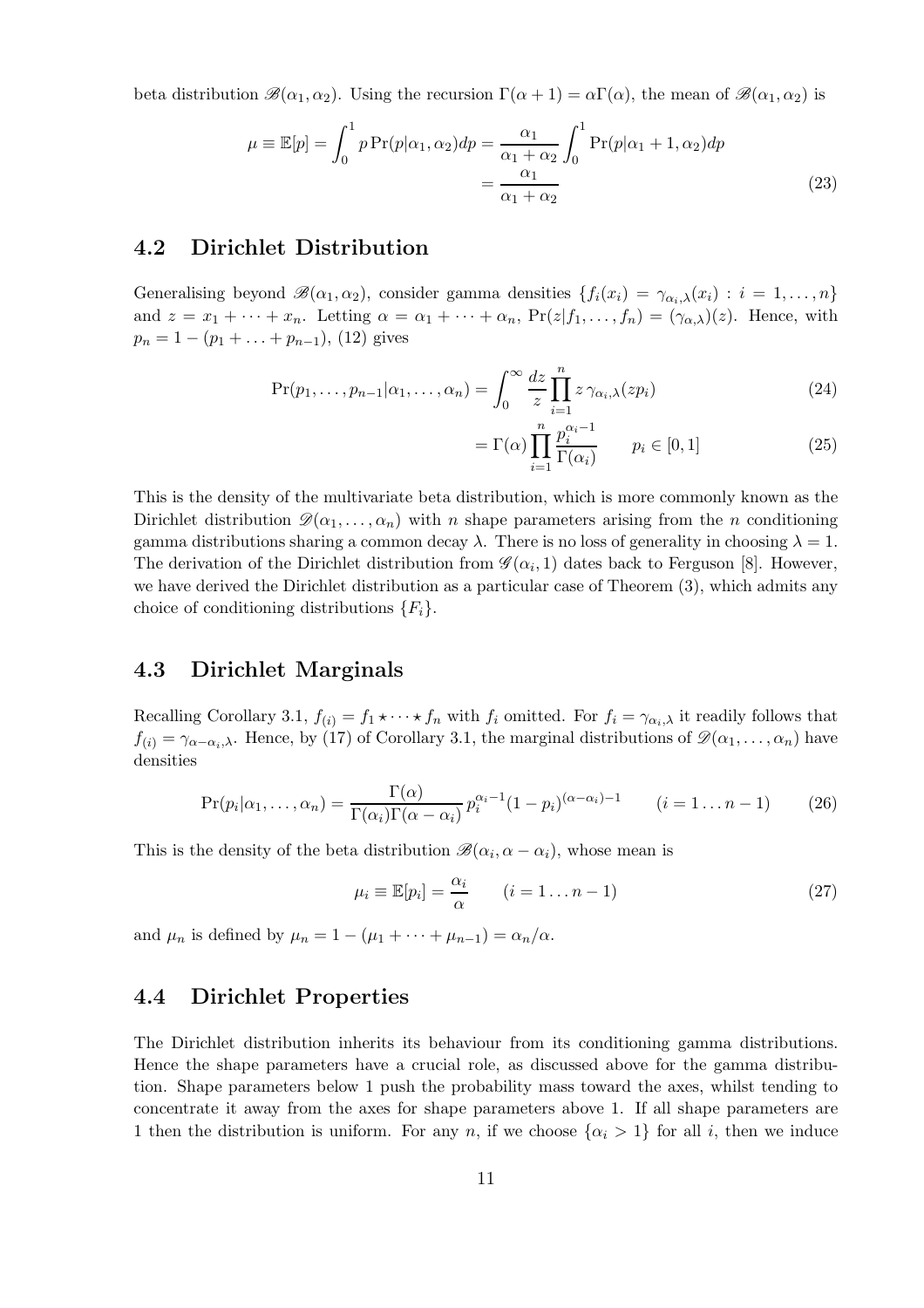a  $\mathscr{D}(\alpha_1, \ldots, \alpha_n)$  with probability concentrated away from the axes. The larger such  $\{\alpha_i\}$  are, the more sharply concentrated around its mean  $\mathscr{D}(\alpha_1, \ldots, \alpha_n)$  will be. On the other hand, if  $\{\alpha_i < 1\}$  for some or all i, then then we induce  $\mathcal{D}(\alpha_1, \ldots, \alpha_n)$  where some or all its probability is pushed to the axes, although the mean may still lie away from the axes. In the limit where we allow  $\{\alpha_i = 0\}$  for some but not all i, then a sample  $\hat{P}(n) = (\hat{p}_1, \dots, \hat{p}_n)$  from  $\mathscr{D}(\alpha_1, \dots, \alpha_n)$  will have  $\hat{p}_i = 0$  for corresponding  $\alpha_i = 0$ , so that  $\hat{P}(n)$  is concentrated on those  $\hat{p}_i$  corresponding to  $\alpha_i > 0$ . An equivalent way of stating this is that the density of the conditioning distribution  $\mathscr{G}(\alpha_i = 0, 1)$  is an atom at zero. Yet the Dirichlet mean  $\bar{P}(n)$  may remain quite smooth.

Visual representation would be of benefit but multivariate distributions are tricky to visualise. The beta-distributed marginals  $\mathscr{B}(\alpha_i, \alpha - \alpha_i)$  are a useful way to get a sense of the behaviour of the Dirichlet distribution. It is also common to represent the Dirichlet distribution on an  $n-1$ dimensional simplex of *n*-dimensional space but this is not easy to visualise beyond  $n = 3$ .

The Dirichlet distribution often arises as a building block for a Dirichlet process – a family of consistent Dirichlet distributions for different  $n$ . The typical context involves progressive refinement of some spatial domain (often motivated through the metaphor of repeated breaking of pieces of a stick). In his paper, Ferguson [\[8](#page-15-1)] introduced arbitrary partitioning of a general space  $\mathcal{X}$ :  $\mathcal{X} = \mathcal{A}_1 \cup \cdots \cup \mathcal{A}_n$   $(\mathcal{A}_i \cap \mathcal{A}_j = \emptyset, i \neq j)$ . He then defined a measure  $\alpha$  on  $\mathcal{X}$ :  $\alpha_i \equiv \alpha(\mathcal{A}_i)$ is the "size" of  $A_i$ . Then defining a distribution  $\mathscr{G}(\alpha_i, 1)$  on another measure  $F_i \equiv F(A_i)$  and normalising using  $F(\mathcal{X})$  gives a Dirichlet distribution  $\mathscr{D}(\alpha_1, \ldots, \alpha_n)$  on any n-cell partition of  $\mathcal{X}$ . Ferguson thus defined the Dirichlet process as a consistent family of such Dirichlet distributions for different n, which makes sense because the measure  $\alpha$  is additive under cell combination (union of disjoint sets) and the conditioning gamma distributions are closed under addition of shape parameters. As Ferguson established, in the  $n \to \infty$  limit of an arbitrarily fine partition, the cell sizes approach zero so that samples from  $\mathscr{D}(\alpha_1, \ldots, \alpha_n)$  will necessarily be concentrated on isolated cells, rather as described above for  $\alpha_i \ll 1$ .

With the general probabilistic framework in place, we may turn to a discussion of our model.

## 5 Probabilistic Model

Let there be n clusters of interest, where cluster i has  $k_i$  vertices (a cluster of interest will be determined by whether we are interested in leaf attachment or deep attachment, but that distinction is not of particular significance at this point). Let all vertices have independent identically distributed masses with distribution  $\mathscr{G}(\eta,1)$  for a chosen shape parameter  $\eta > 0$ . Hence, cluster *i* has mass distribution  $\mathscr{G}(\eta k_i, 1)$ . The corresponding normalised mass distribution is the Dirichlet distribution  $\mathscr{D}(\eta k_1, \ldots, \eta k_n)$ .

The next step is to generate a normalised sample  $\hat{P}(n) = (\hat{p}_1, \ldots, \hat{p}_n) \sim \mathscr{D}(nk_1, \ldots, nk_n)$  as discussed in Section [3.](#page-6-1)  $\hat{P}(n)$  is then a representative distribution over the n clusters that may be used for attachment. As discussed earlier, representative samples from  $\mathcal{D}(n k_1, \ldots, n k_n)$ behave radically differently depending on whether  $\{\eta k_i < 1\}$  or  $\{\eta k_i > 1\}$ . In the former case, a small number of clusters can dominate the distribution of a representative distribution  $P(n)$ because of the concentration of probability near the axes. Thus, a small number of clusters (or vertices to which they attach) can attract the lion's share of the next wave of attachments.

How does this compare with common practice for growth by attachment? The popular approach of preferential attachment may be seen as a special case of what has been presented here.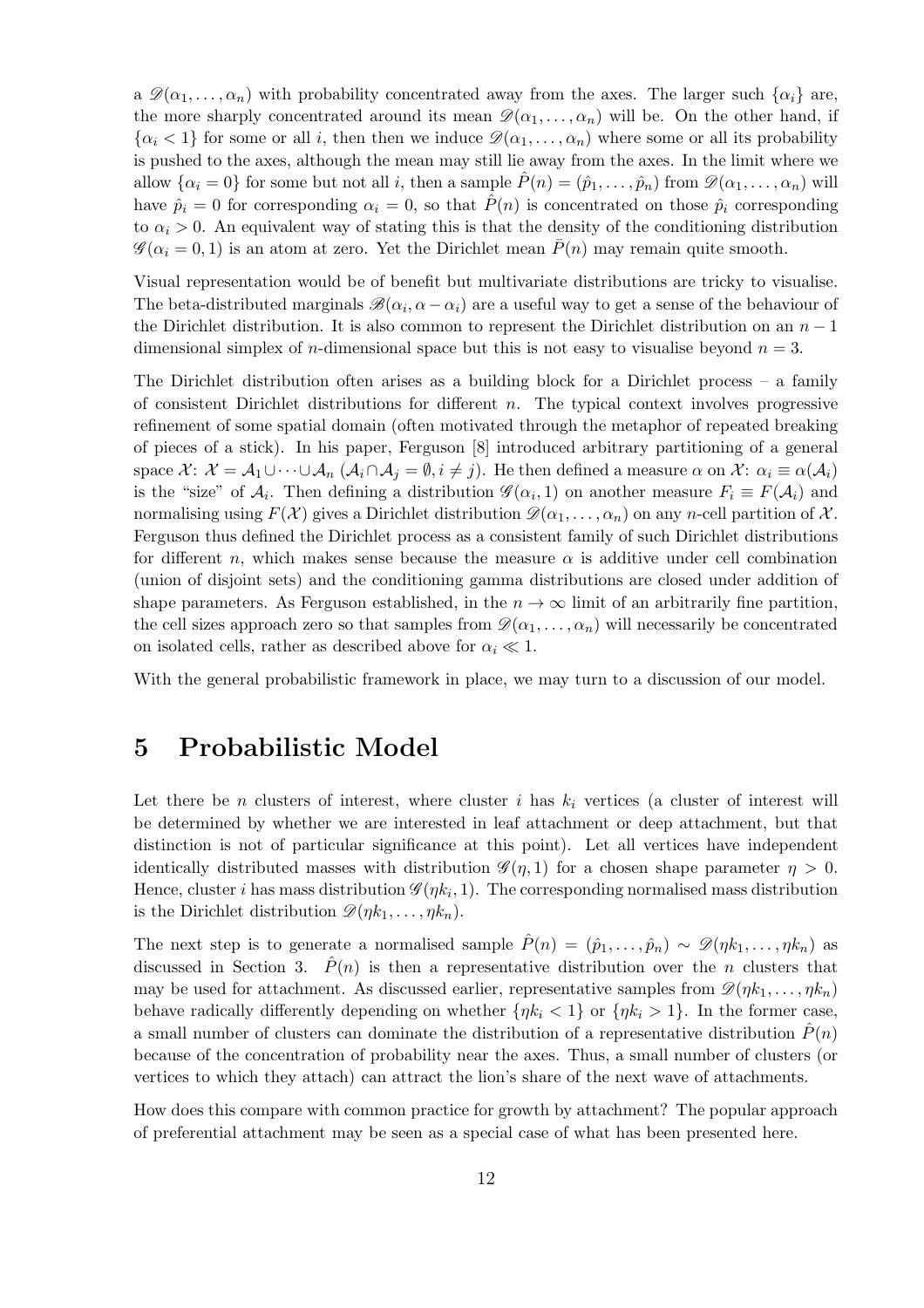## 5.1 Preferential Attachment

The mean of  $\mathscr{D}(\eta k_1, \ldots, \eta k_n)$  is the discrete distribution  $\bar{P}(n) = (\mu_1, \ldots, \mu_n)$  where

<span id="page-12-0"></span>
$$
\mu_i = \frac{k_i}{\sum_j k_j} \qquad i = 1 \dots n \tag{28}
$$

As previously noted, attachment based on such vertex in-degree (vertex count of attachments to a given vertex) is known as preferential attachment. The mean  $(28)$  is insensitive to  $\eta$ . Hence the flexibility that can be induced by a global  $\eta$  on a representative Dirichlet sample  $\hat{P}$  is not visible to the mean  $\bar{P}$  used in preferential attachment.

#### 5.1.1 Bianconi-Barabási Fitness Scheme

As a variant of the foregoing, let cluster i have an assigned intrinsic shape parameter  $\eta_i$  and let each vertex within the cluster have a mass distribution  $\mathscr{G}(\eta_1, 1)$ . This leads to  $\mathscr{D}(\eta_1 k_1, \ldots, \eta_n k_n)$ and means

$$
\mu_i = \frac{\eta_i k_i}{\sum_j \eta_j k_j} \qquad i = 1 \dots n \tag{29}
$$

This is the scheme of Bianconi and Barabási [\[4](#page-15-0)], where the degree multipliers  $\{\eta_i\}$  are referred to as fitness parameters. We do not speak to the choice of the  $\{\eta_i\}$ , which could be sampled from an assigned distribution on  $\eta$ .

### 5.1.2 Affine Preferential Attachment

Let the intrinsic vertex distribution  $\mathscr{G}(\eta, 1)$  be complemented by an intrinsic cluster distribution  $\mathscr{G}(\beta,1)$  assigned to all clusters. The effective distribution of cluster i is  $\mathscr{G}(\eta k_i,1) \star \mathscr{G}(\beta,1) =$  $\mathscr{G}(\eta k_i + \beta, 1)$ . Alternatively, we can simply say that each cluster's shape parameter is displaced by β. This induces  $\mathscr{D}(\eta k_1 + \beta, \ldots, \eta k_n + \beta)$ , with means

<span id="page-12-1"></span>
$$
\mu_i = \frac{\eta k_i + \beta}{\sum_j \eta k_j + \beta} \qquad i = 1 \dots n \tag{30}
$$

Using [\(30\)](#page-12-1) for attachment is known as affine preferential attachment in the random graph literature. It has been used to model the growth of random trees (*e.g.* Garavaglia *et al.* [\[10\]](#page-16-5), Marchand and Manolescu [\[13](#page-16-6)]).

#### 5.1.3 Random Forest

For completeness, we note that the functional form of affine preferential attachment can be interpreted and used differently by writing it as:

<span id="page-12-2"></span>
$$
\mu_i = \frac{\eta k_i + \beta}{\sum_j \eta k_j + \beta} \equiv \frac{\eta k_i + \delta + (\beta - \delta)}{\sum_j \eta k_j + \beta} \tag{31}
$$

For  $0 < \delta < \beta$ , [\(31\)](#page-12-2) may be used for the two distinct steps:

Attachment: Free attachment to vertex i with probability  $\propto \eta k_i + \delta$  ensures that a leaf l, which has in-degree  $k_l = 0$ , can also receive direct attachments with probability  $\propto \delta$ .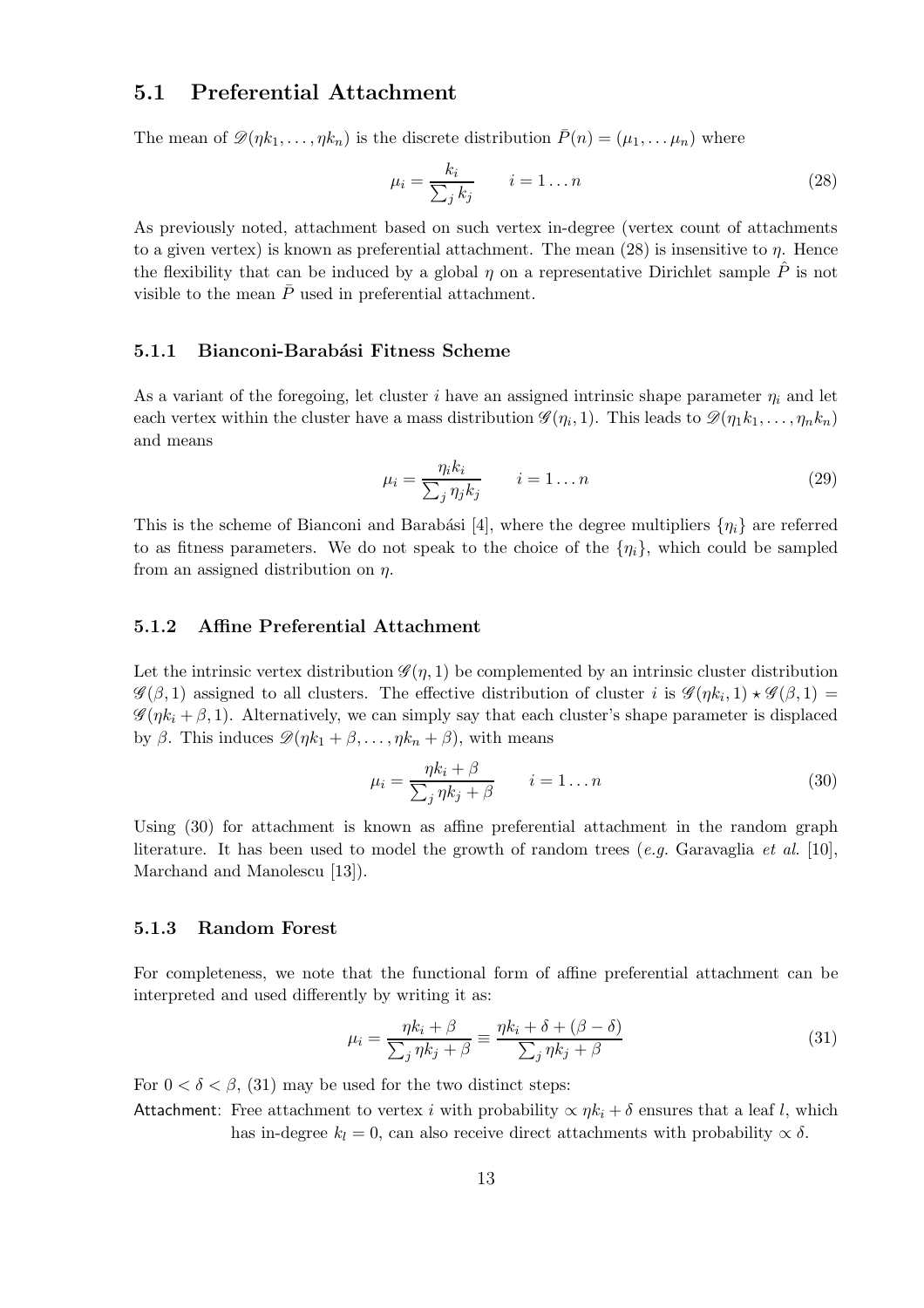Creation: Creation of a new root, unattached to any previous vertex, with probability  $\alpha \beta - \delta$ . Creation of new roots, or planting of random trees, in addition to attachment to existing vertices results in a random forest even though the process starts from a single rooted tree.

### 5.1.4 Chinese Restaurant Metaphor

The random forest interpretation above is conceptually similar to the Chinese Restaurant metaphor, where a new guest joins an occupied table i with probability  $\propto k_i$  (number of guests already seated at table i), or starts a new table with probability  $\propto \beta$ . However, there is no need in this case to introduce  $\delta$  because tables are isolated and not linked like vertices. Hence the concept of a deep table and a shallow table (leaf) does not arise,  $k_i$  is table occupancy rather than in-degree.

The whole of the foregoing discussion arises from gamma conditioning distributions sharing a common decay, taken to be 1. But Theorem [3](#page-7-0) does not impose gamma conditioning distributions at all. We explore an alternative choice next.

## 6 Stable Conditioning Distributions

Consider a distribution  $S(\alpha, \nu)$  for  $\alpha > 0$  and  $0 < \nu < 1$ , with density  $f_{\alpha,\nu}(x)$  whose Laplace transform is

<span id="page-13-0"></span>
$$
\tilde{f}_{\alpha,\nu}(s) = \exp(-\alpha s^{\nu})
$$
\n(32)

$$
\implies -\tilde{f}'_{\alpha,\nu}(s) = \frac{\nu}{s^{1-\nu}} \tilde{f}_{\alpha,\nu}(s) \tag{33}
$$

Distributions with Laplace transform [\(32\)](#page-13-0) are referred as "stable", for reasons we shall not dwell on for present purposes. It suffices here to note that:

Stable 1:  $\mathcal{S}(\alpha,\nu)$  is fat-tailed with infinite mean:  $0 < \nu < 1 \implies -\tilde{f}'_{\alpha,\nu}(0) = \infty$ . Stable 2:  $S(\alpha_1, \nu) \star S(\alpha_2, \nu) = S(\alpha_1 + \alpha_2, \nu)$ .  $S(\alpha, \nu)$  is closed under convolution for fixed  $\nu$ , like the gamma distribution. This follows readily from the Laplace transform [\(32\)](#page-13-0).

Th challenge is that analytic forms of the density  $f_{\alpha,\nu}(x)$  are elusive. A well-known instance is the case  $\nu = 1/2$ , known as the Lévy distribution  $\mathscr{L}(\alpha) \equiv \mathcal{S}(\alpha, \frac{1}{2})$ , with density

$$
f_{\alpha, \frac{1}{2}}(x) = \frac{\alpha e^{-\alpha^2/4x}}{2\sqrt{\pi x^3}}
$$
\n(34)

(We are aware of only one other analytic form for  $\nu = 1/3$  that we will not discuss here.)

The Lévy distribution is fat-tailed, with infinite mean like all stable distribution on  $(0, \infty)$ . It has power-law asymptotic behaviour  $f_{\alpha, \frac{1}{2}}(x) \sim \alpha x^{-3/2}$ . Theorem [3](#page-7-0) states that, for  $\mathscr{L}_i \equiv \mathscr{L}(\alpha_i)$ and any n, we can construct the multivariate distribution  $\mathscr{P}(\mathscr{L}_1, \ldots, \mathscr{L}_n)$ . We present here the analytic form of the marginals rather than the full joint density.

To our awareness, Theorem [4](#page-14-0) is novel.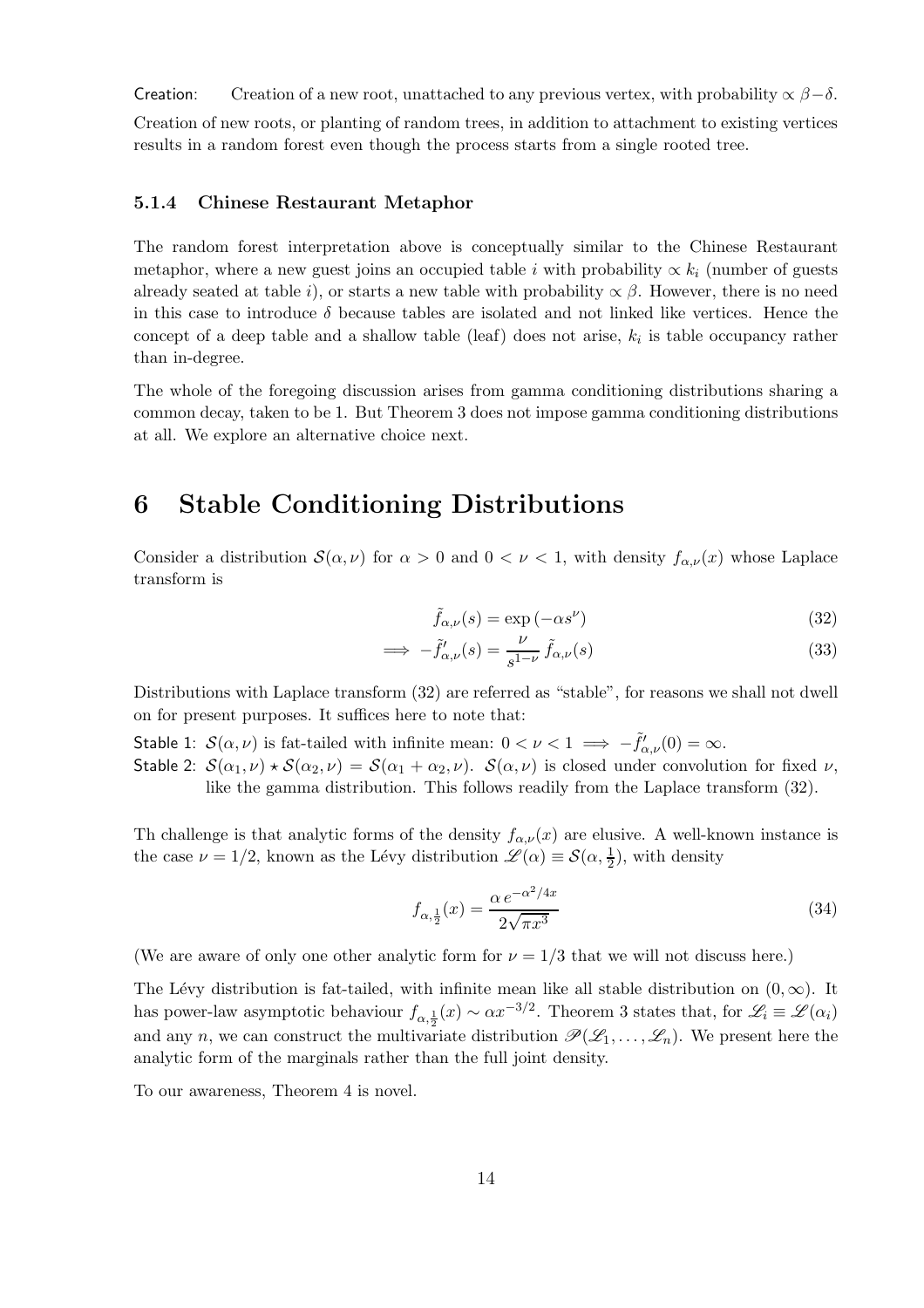**Theorem 4.** *The distribution*  $\mathscr{P}(\alpha_1, \ldots, \alpha_n)$  *with Lévy conditioning distributions*  $\{\mathscr{L}(\alpha_1), \ldots, \mathscr{L}(\alpha_n)\}\$  has marginal densities

<span id="page-14-0"></span>
$$
\Pr(p_i|\alpha_1,\dots,\alpha_n) = \frac{S_{\alpha_i,\alpha-\alpha_i}(p_i)}{\pi\sqrt{p_i(1-p_i)}} \qquad \alpha = \alpha_1 + \dots + \alpha_n, \quad i = 1 \dots n-1
$$
\nwhere

\n
$$
S_{\alpha,\beta}(p) = \frac{\alpha\beta}{\alpha^2(1-p) + \beta^2 p} \qquad \text{for any } \alpha, \beta > 0
$$
\nThe denominator of

\n
$$
\Pr(p_i|\alpha_1,\dots,\alpha_n) \text{ is the density of the beta distribution } \mathcal{B}(\frac{1}{2},\frac{1}{2})
$$
\n
$$
\frac{1}{\pi\sqrt{p(1-p)}} = \frac{\Gamma(1)}{\Gamma(\frac{1}{2})\Gamma(\frac{1}{2})} p^{\frac{1}{2}-1} (1-p)^{\frac{1}{2}-1} \qquad \left(\Gamma(\frac{1}{2}) = \sqrt{\pi}\right)
$$

*Proof of Theorem [4.](#page-14-0)* Let the density of  $\mathscr{L}(\alpha_i)$  be  $f_i(x) \equiv f_{\alpha_i, \frac{1}{2}}(x)$  and let  $f_{(i)}$  be the convolution of  $\{f_1,\ldots,f_n\}$  with  $f_i$  omitted, *i.e.*  $f_{(i)}(x) = f_{\alpha-\alpha_i,\frac{1}{2}}(x)$  by closure of stable distributions under convolution. Hence, by Corollary [3.1,](#page-7-1)

$$
\Pr(p_i|\alpha_1,\dots,\alpha_n) = \int_0^\infty z f_i(zp_i) f_{(i)}(z(1-p_i)) dz
$$
  
\n
$$
= \int_0^\infty z f_{\alpha_i, \frac{1}{2}}(zp_i) f_{\beta_i, \frac{1}{2}}(z(1-p_i)) dz \qquad \beta_i = \alpha - \alpha_i
$$
  
\n
$$
= \int_0^\infty z \left[ \frac{\alpha_i e^{-\alpha_i^2/4zp_i}}{2\sqrt{\pi (zp_i)^3}} \right] \left[ \frac{\beta_i e^{-\beta_i^2/4z(1-p_i)}}{2\sqrt{\pi (z(1-p_i))^3}} \right] dz
$$
  
\n
$$
= \frac{\alpha_i \beta_i}{4\pi \sqrt{p_i^3 (1-p_i)^3}} \int_0^\infty \exp{-\frac{u}{4} \left[ \frac{\alpha_i^2 (1-p_i) + \beta_i^2 p_i}{p_i (1-p_i)} \right]} du
$$
  
\n
$$
= \frac{S_{\alpha_i, \beta_i}(p_i)}{\pi \sqrt{p_i (1-p_i)}}
$$
(35)

<span id="page-14-1"></span> $\Box$ 

with  $S_{\alpha,\beta}(p)$  as defined in the statement of Theorem [4.](#page-14-0)

The beta distribution term in [\(35\)](#page-14-1) has a fixed shape parameter of 1/2, *i.e.* it concentrates the probability mass toward the axes as discussed earlier. The associated factor  $S_{\alpha,\beta}(p)$  on  $0 \leq p \leq 1$ has the following properties:

- $S_{\alpha,\beta}(p) > 0$ .
- $S_{\alpha,\beta}(p)$  is monotonic from  $S_{\alpha,\beta}(0) = \beta/\alpha$  to  $S_{\alpha,\beta}(1) = \alpha/\beta$ .  $S_{\alpha,\alpha}(p) = 1$ .
- $S_{\alpha,\beta}(p)$  is invariant under a global scale change  $(\alpha,\beta) \to (\lambda \alpha, \lambda \beta), \lambda > 0$ .

The effect of  $S_{\alpha,\beta}(p)$  is to skew the beta term to one end or the other depending on the ratio  $\alpha/\beta$ . But, for all  $\alpha/\beta$  combinations, the probability mass remains concentrated toward the axes. This contrasts with the Dirichlet case, where the probability mass is concentrated away from the axes for  $(\alpha, \beta) > 1$  and toward the axes for  $(\alpha, \beta) < 1$ .

The attributes of distributions and processes imposed by Lévy conditioning distributions and other stable distributions warrant more detailed study. We aim to pursue such study in a separate paper.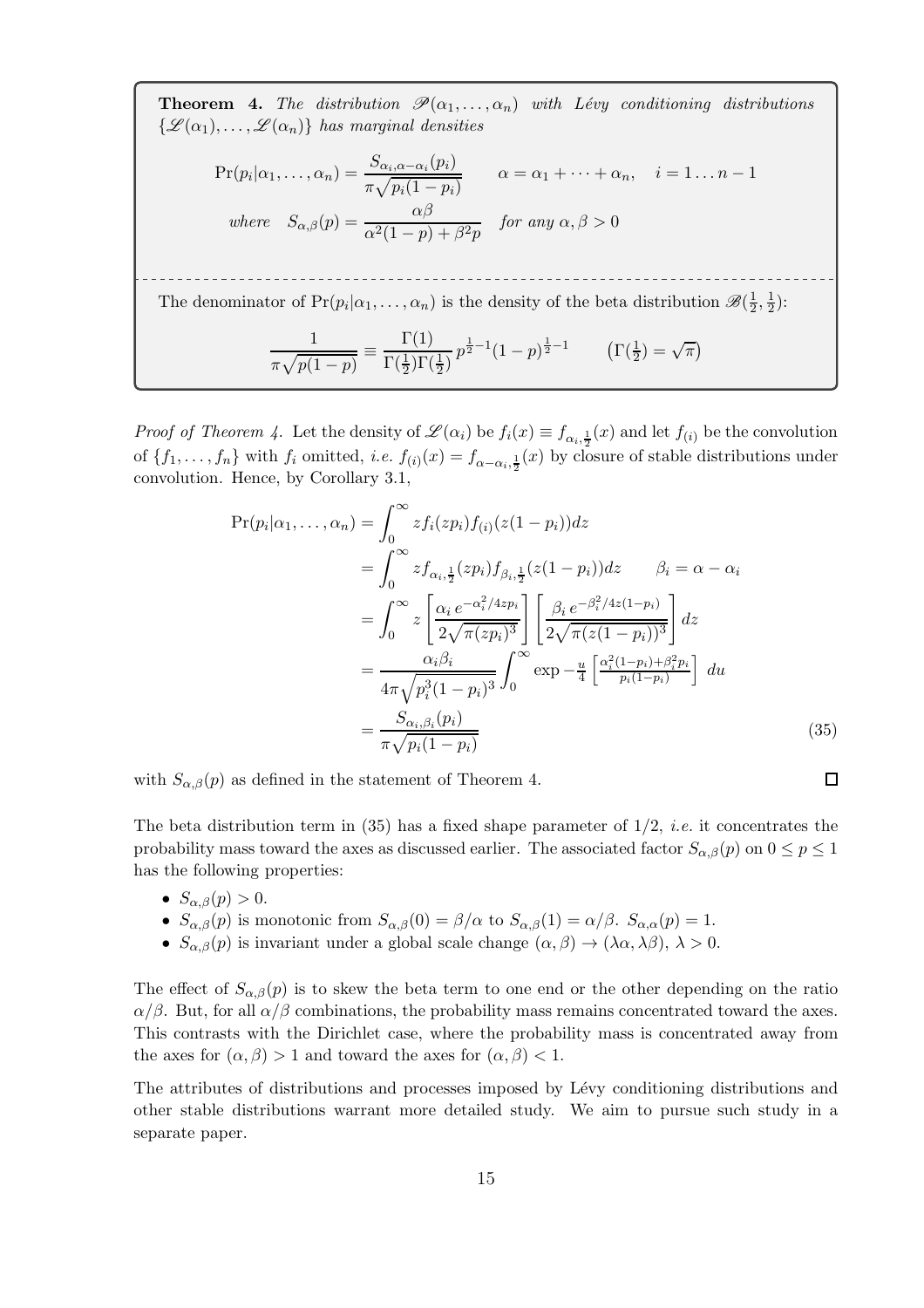# 7 Conclusion

In presenting this paper, we have followed the thought process from an initial interest in the growth of random trees by leaf attachment to a general discussion of probabilistic attachment based on vertex clusters. Leaf attachment itself was inspired by distributed ledgers, which can be modelled as random trees that grow by leaf attachment, but the thought process quickly evolved from distributed ledgers to the growth of trees in general. Indeed, the very mention of distributed ledgers proved to be a distraction because of the many issues that come up that are not, in their nature, about probabilistic modelling.

The benefit of starting with leaf attachment is that it led rather naturally to cluster thinking. This together with intrinsic vertex masses that, in turn, induce cluster masses through additivity led to a rich probabilistic framework and a novel theorem. A special case of the theorem led to the Dirichlet distribution, whose mean gives the degree distributions of preferential attachment.

We concluded by proposing another choice of distributions consistent with the general theorem, the stable distributions such as the Lévy distribution that we propose to explore further in a separate paper dedicated to what we refer to as stable random trees that grow by probabilistic attachment.

# References

- <span id="page-15-2"></span>[1] Albert-L´aszl´o Barab´asi. *Network Science*. Cambridge University Press, 2017. [networksciencebook.com.](https://networksciencebook.com)
- <span id="page-15-4"></span>[2] Albert-L´aszl´o Barab´asi and R´eka Albert. Emergence of scaling in random networks. *Science*, 286(5439):509–512, 1999.
- <span id="page-15-5"></span>[3] Ginestra Bianconi and Albert-László Barabási. Bose-Einstein condensation in complex networks. *Physical Review Letters*, 86(24):5632–5635, 2001.
- <span id="page-15-0"></span>[4] Ginestra Bianconi and Albert-László Barabási. Competition and multiscaling in evolving networks. *Europhysics Letters*, 54(4):436–442, 2001.
- <span id="page-15-6"></span>[5] G. Caldarelli, A. Capocci, P. De Los Rios, and M. A. Munoz. Scale-free networks from varying vertex intrinsic fitness. *Physical Review Letters*, 89(25):258702, 2002.
- <span id="page-15-7"></span>[6] François Caron and Emily B. Fox. Sparse graphs using exchangeable random measures. *Journal of the Royal Statistical Society B*, 79(5):1295–1366, 2017.
- <span id="page-15-3"></span>[7] Michele Coscia. *The Atlas for the Aspiring Network Scientist*. Michele Coscia, 2021. [arXiv:2101.00863.](https://arxiv.org/pdf/2101.00863)
- <span id="page-15-1"></span>[8] Thomas S. Ferguson. A Bayesian analysis of some nonparametric problems. *The Annals of Statistics*, 1(2):209–230, 1973.
- <span id="page-15-8"></span>[9] Thomas S. Ferguson. Prior distributions on spaces of probability measures. *The Annals of Statistics*, 2(4):615–629, 1974.